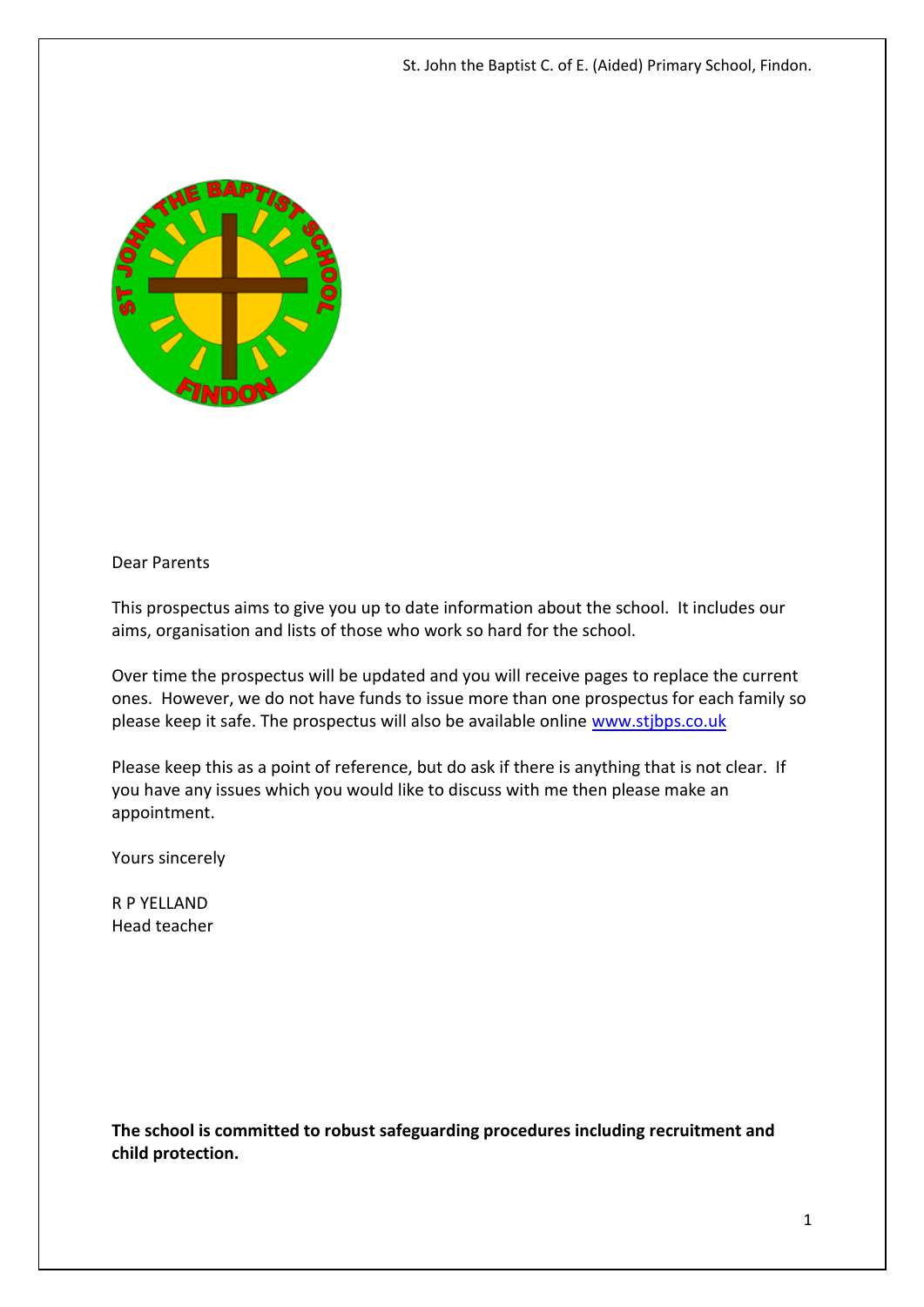## **School Aims**

We aim to be a place where everyone learns and works in a secure, encouraging and friendly environment and to provide the best possible standard of education for our pupils.

"Together we learn to value each other's strengths and support each other's weaknesses, setting the highest goals of excellence and taking pride both in the journey and in the achievement. As a church school, we believe we learn about God and grow together with Jesus alongside us as our guide, friend and brother"

Or to quote our School Council

"We help each other to do our best with Jesus at our side and God nearby as we enjoy school life."

This is underpinned by the following statements of principle:

We aim

- To provide a secure, safe and caring environment that reflects the Christian way of life.
- To respond to children's individual needs and ensure that each child has equality of opportunity.
- To base our learning on first-hand experience and use a range of teaching techniques.
- To work in partnership with parents valuing their knowledge of, and relationship with, their child.
- To continue to develop closer links with the community.

To achieve this, we will strive to enable children

- To develop imaginative, creative and enquiring minds.
- To acquire knowledge and skills relevant to this fast-changing world.
- To respect religious and moral values of our own and other races, religions and ways of life.
- To pursue and develop their interests and talents within the curriculum, so that they become valuable and contributing members of the community.
- To further develop links with the life of the Parish Church.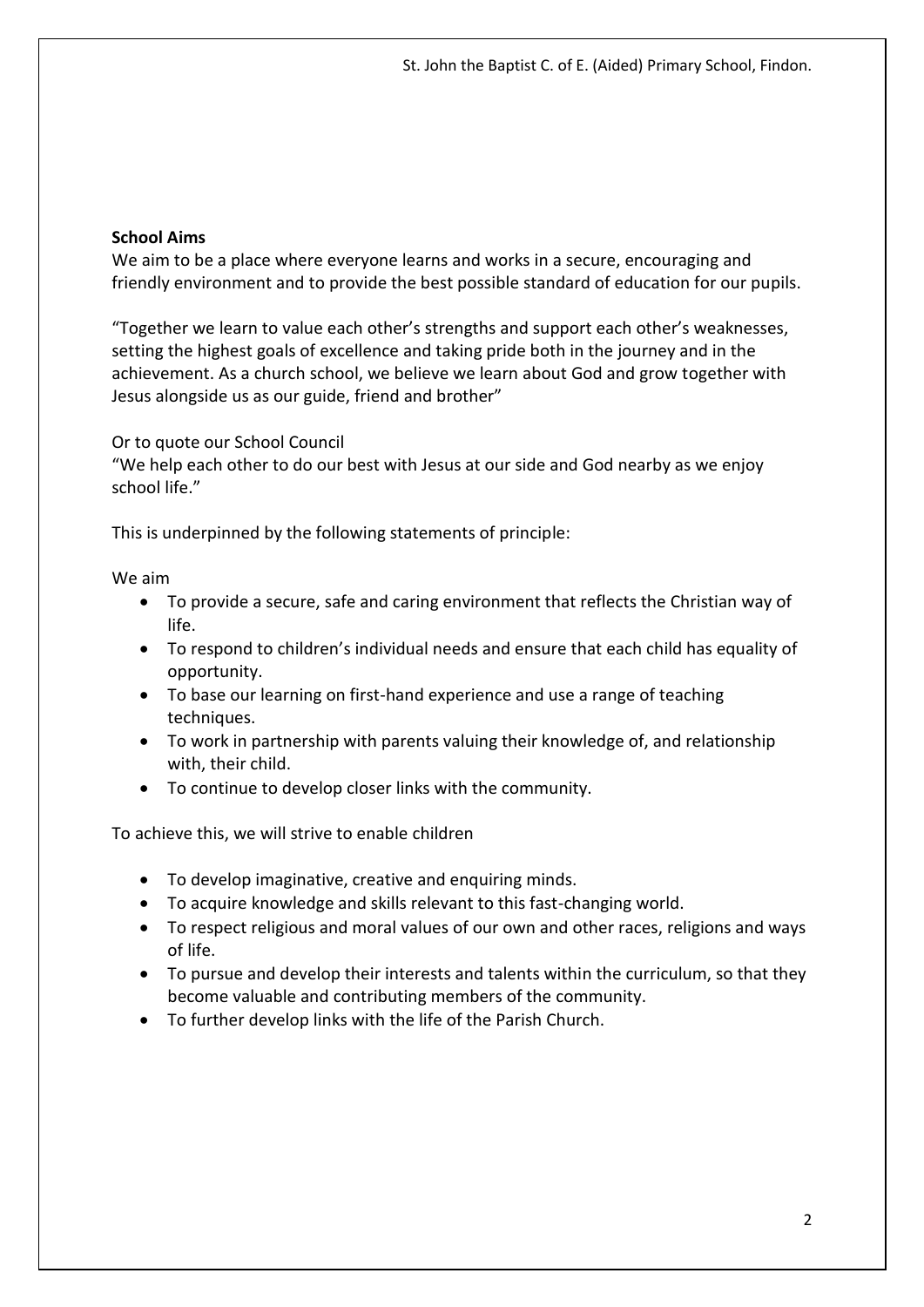## **St John the Baptist C. of E. (Aided) Primary School**

Children are admitted in the academic year in which they are 5 years old and leave at the end of the academic year in which they are 11 years (Year Reception – Year 6). The school is under the jurisdiction of West Sussex County Council, and the address of the local Education Office is:

Education Office South Centenary House Durrington Lane WORTHING BN13 2QB

#### **Accommodation**

Set in the heart of Findon village and surrounded by beautiful countryside, the school comprises five classrooms, a large hall, library, food technology room, kitchen for providing hot meals, group working areas, administration block and swimming pool with changing rooms.

The school has a large playing field with a football pitch, adventure trail, climbing wall and picnic tables. There are two playgrounds – one for ball games and a quieter area with a section designated for the youngest children. There is a seating area on the top playground, which can be used as an outdoor classroom. We have a pond that has been developed in the centre of the school as well as a nature trail in the school grounds. There is also a spiritual garden to provide a quieter space for children to sit, reflect and talk. The school has disabled access.

There has been a school on this site since 1829. Two of the classrooms date from Victorian times whilst the rest of the school is modern. The foundation stage classroom is purpose built with its own toilets, quiet area and outdoor study area.

## **Organisation**

The school is organised into three stages:

Foundation stage: age 4–5 when children start school Key Stage 1 (infants): age 5–7 Key Stage 2 (juniors): age 7–11

The organisation of classes within the school depends on numbers. There are usually two age groups within each class. Children are grouped according to attainment and maturity. All classes have the benefit of a teaching assistant in addition to the teacher. The teachers employ a range of styles, groupings and teaching techniques as appropriate for the needs of the children. Extra help is given both individually and within groups as required.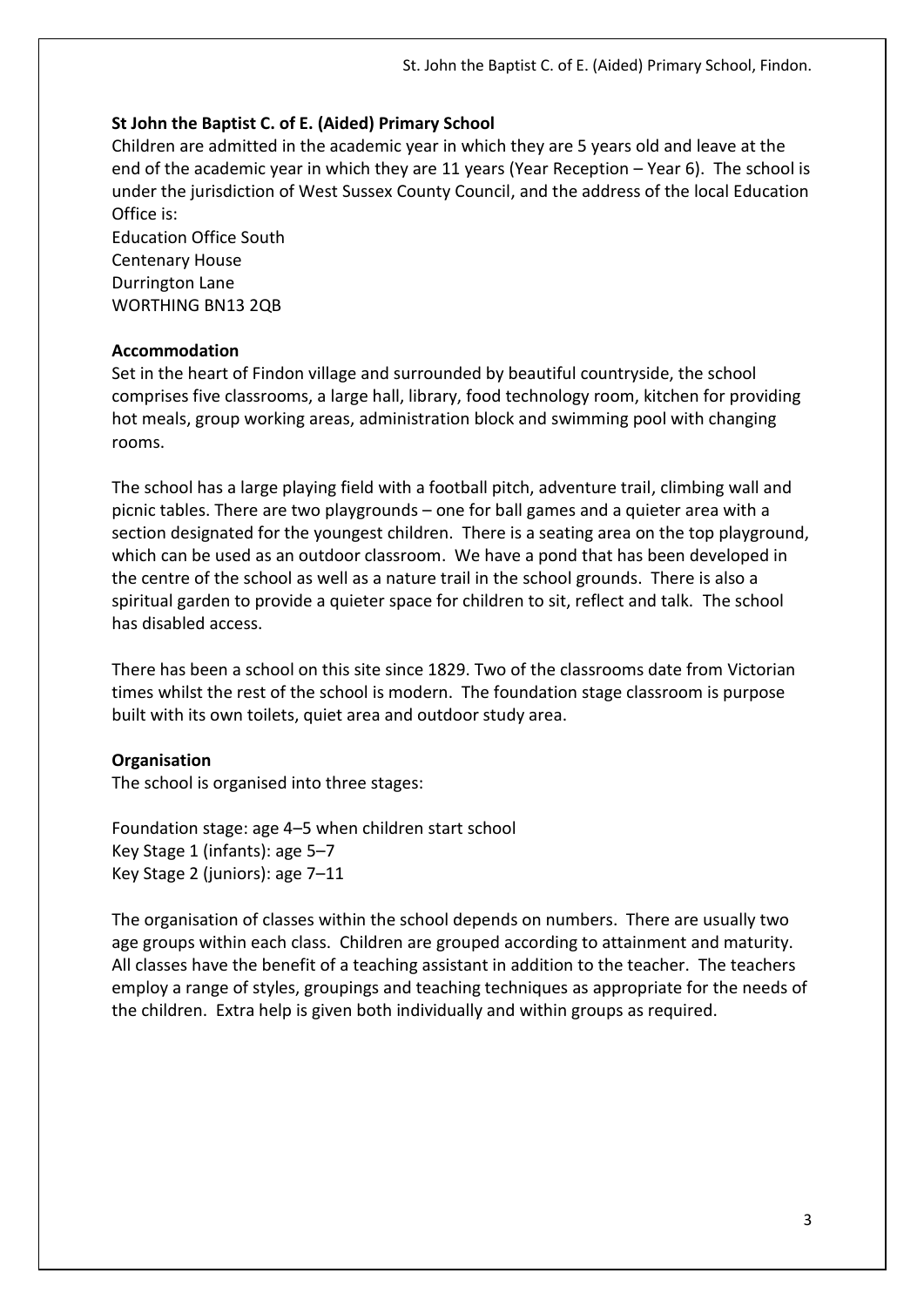**Admissions Policy 2022/23**

# **St. John the Baptist C of E Primary School, Findon Admissions Policy**

These are the determined arrangements for admission for 2022-2023 for St John Baptist Primary School.

Findon St John Baptist Primary School is a Voluntary Aided Primary School for children aged 4-11 years. As an aided school the admission authority is the governing board who work with the Local Authority for admissions to the school.

The Governors wish the school to be seen as the village school. The published admission number (PAN) is 20. If oversubscribed, children will be admitted to the school according to the following oversubscription criteria which are set out in the following paragraphs in order of priority:

- 1. A 'looked after child' or a child who was previously looked after but immediately after being looked after became subject to an adoption, child arrangements, or special guardianship order. A looked after child is a child who, at the time of application, is (a) in the care of a local authority, or (b) being provided with accommodation by a local authority in the exercise of their social services functions (section 22 (1) of the Children Act 1989 applies).
- *2.* Children who live with their families in the civil Parish of Findon and who have a sibling on the School Roll at time of admission.
- *3.* Children with social, emotional, or medical needs that can only be met by attendance at the school.
- 4. Children who live with their families in the civil Parish of Findon.
- 5. Children whose families regularly worship at St John the Baptist Church Findon and live outside the civil parish of Findon.
- 6. Children whose parents worship regularly at a Church affiliated to Churches Together in Britain and Ireland or the Evangelical Alliance and live outside the civil parish of Findon.
- 7. Children who live outside the civil Parish of Findon and who have a sibling on the School Roll at time of admission.
- 8. Children who have been baptised into the Church of England.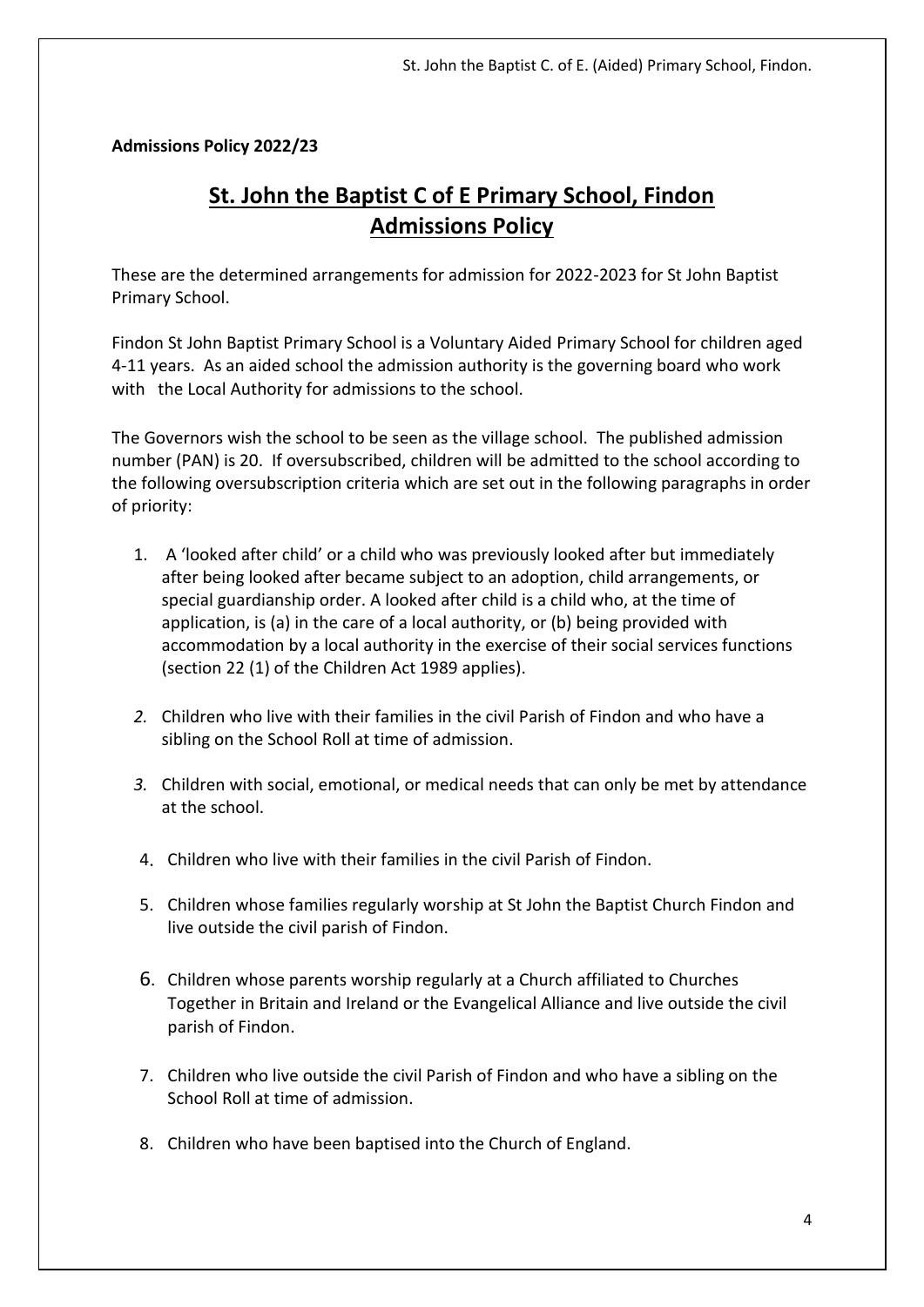9. Any other children.

## **Notes**

To avoid confusion these notes on the Admission Policy will be important:

- 1. "Regularly worship" is defined as one or both parents attending church services once a month for a period of 2 years prior to admission.
- 2. In criteria 3, 5, 6 & 8, a supplementary information form, available from the school will be required.
- 3. A sibling is defined as "a full or half brother or sister permanently living in the same household, and adoptive or foster brother or sister."
- 4. Should the number of children in any of the above categories exceed the designated year group number, preference will be given to those who live closest to the school measured by a straight line from the school gate to the child's home using ordnance survey address point data.
- 5. For the purposes of this policy the "family" is the group in which a child regularly resides with their parent(s) or guardian.
- 6. Criteria 2 and 6 apply only to children whose elder brother or sister will be on roll when they join the school.
- 7. Criterion 3 applies to particular, specific needs which must be supported by evidence and professional judgement, to support how the child's needs can only be met at St John's.
- 8. Proof of residence may also be requested in the form of a solicitor's letter confirming purchase. Rental agreements are only considered adequate if they are for a minimum period of one year.
- 9. A map showing the boundaries of the civil parish of Findon is available from the school.

# Tie Breaker

If two applications for a place are equal in distance, the place will be allocated by random allocation, overseen by a person independent of the governing board and the school.

## Waiting List

This is organised using the same criteria as for over-subscription, and a child will remain on the list for a maximum of one year.

## Late Applications

Late applications will be considered and the above criteria applied, but after other on time applications have been allocated.

## Supplementary Form (see page no. 6)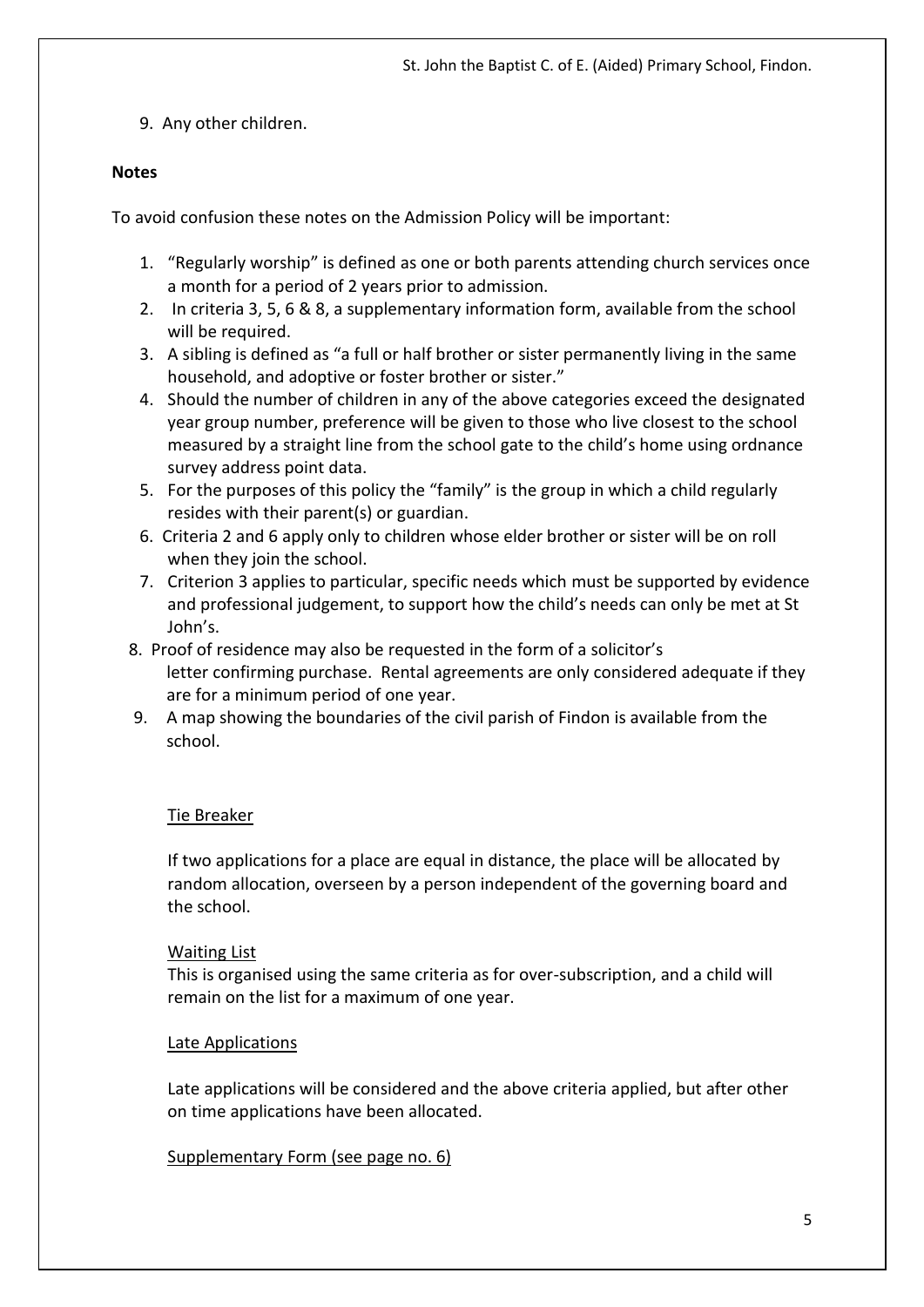Applicants applying under criteria 3, 5, 6 & 8 must submit a supplementary information form. Those who have regularly attended at a church prior to them moving may submit a supplementary clergy form with their application from the church they have been attending. This form is available from the school office and must be returned to the school not the Local Authority by the closing date for main round admissions to be considered under these criteria.

#### In year admissions

For places at the school other than entry to reception in the main admissions round, please contact the school.

#### Appeals Process

Parents have the legal right to appeal against the Governors' decision to refuse a place at St. John's C of E (Aided) Primary School providing a formal application for a school place has been submitted and a decision letter sent out on behalf of the Governing Board explaining the reasons for refusal. Full details explaining the appeal process will be enclosed with this decision letter.

An appeals timetable will be published on the school website by 28th February every year. This sets out the timeframe for the various stages in the appeal process and includes statutory dates by which appeals must be heard. The Governors do not organise appeal hearings during school holiday periods and any appeal received when the school is closed will not be administered until school resumes.

An appeal form will be enclosed with the refusal letter or a copy can be downloaded from the Local Authority website.

#### Full or part time attendance

A parent may apply for his/her child to start school for the first time in the September following the fourth birthday and, where a place is offered, may choose for the child to start full time from day one, or to attend on a part time basis until statutory school age, which will occur during the term following the child's fifth birthday.

#### Deferred entry

While a child is below statutory school age, the parent may choose to defer his/her child's entry to school until later in the school year. However, parents cannot defer beyond the point at which the child reaches statutory school age, or beyond the start of the last term in the school year. The school operates on the basis of a threeterm year.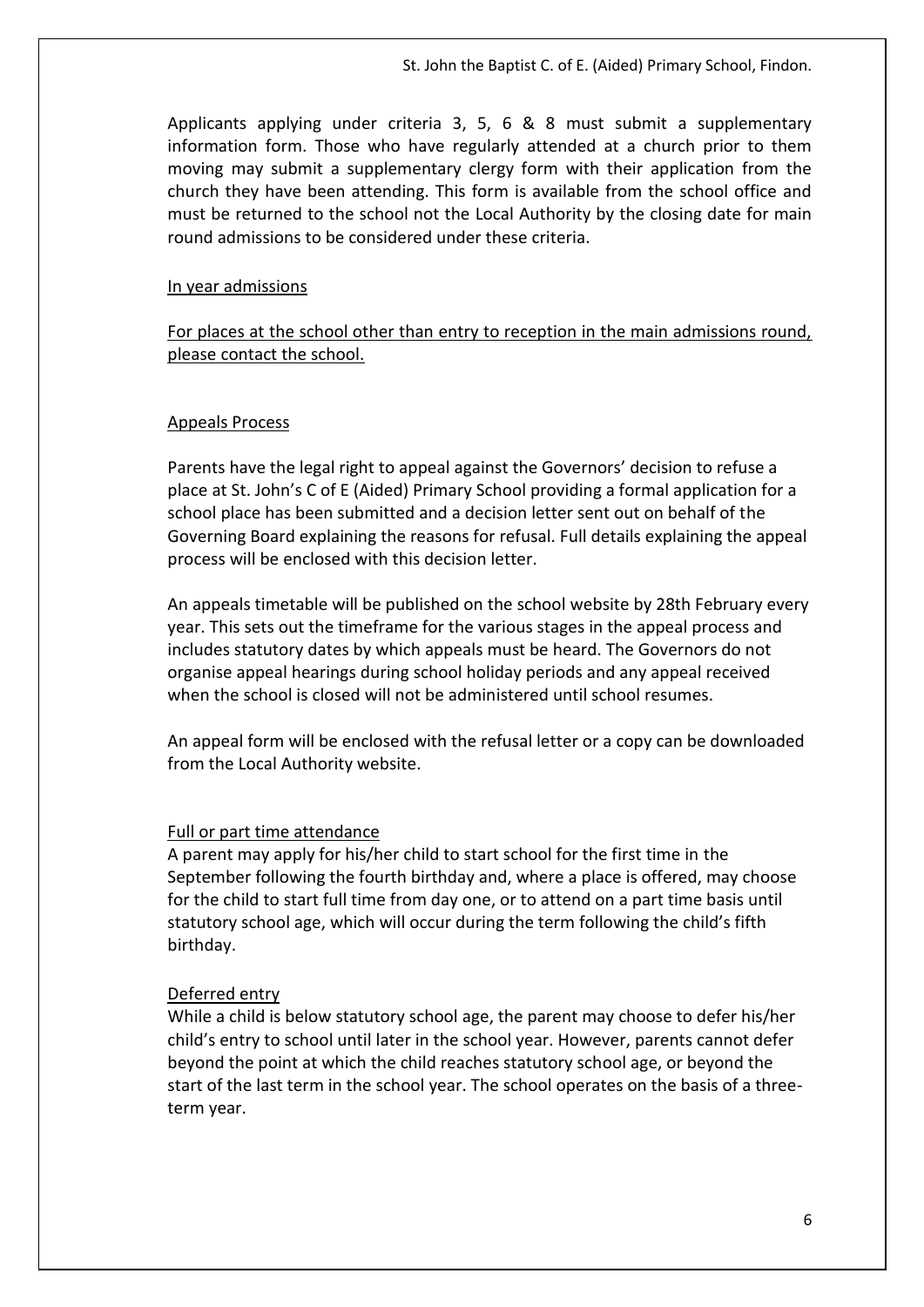#### Delayed Entry

Parents of summer born children (April-August) may also delay entry for the whole of that academic year and apply for a place in Reception class in the September following the child's fifth birthday. We recommend that parents who are considering delaying admission to Reception to the following academic year discuss their plans with us and any other relevant professionals. Parents wishing to apply for delayed entry must apply in writing to the Governing Board, as the Admission Authority for the school, giving their reasons for this application. If delayed entry is granted then parents must follow the application round for the year group in which their child is to be admitted, even if a place was applied for and granted in the 'normal' round of application, as this is not carried forward to the next academic year.

#### Education Health and Care Plan

A place will be provided for a child who has an Education Health and Care Plan (EHCP) (or a former Statement of Special Educational Needs) agreed at the time of application, which names St John the Baptist C of E Primary School, Findon as the education provider. This place will be allocated within the Published Admission Number (PAN) before the consideration of any other applications, or above the PAN if all places have already been offered at that time. If a child is the subject of an Education Health and Care Plan (EHCP), which names a particular school, his/her parents should consult the local authority that issued the EHCP before applying for the child to change school.

#### Withdrawing an allocated place

The Governors will expect parents to confirm by post or email within 20 school days, their acceptance of any place offered at the school. The Governors reserve the right to withdraw the offer of a place if these conditions are not met and to reallocate the place to the highest ranked child on a waiting list, or to a new applicant where no waiting list exists. The Governors may also withdraw the offer of a school place if the child's home address is subsequently found to be fraudulent.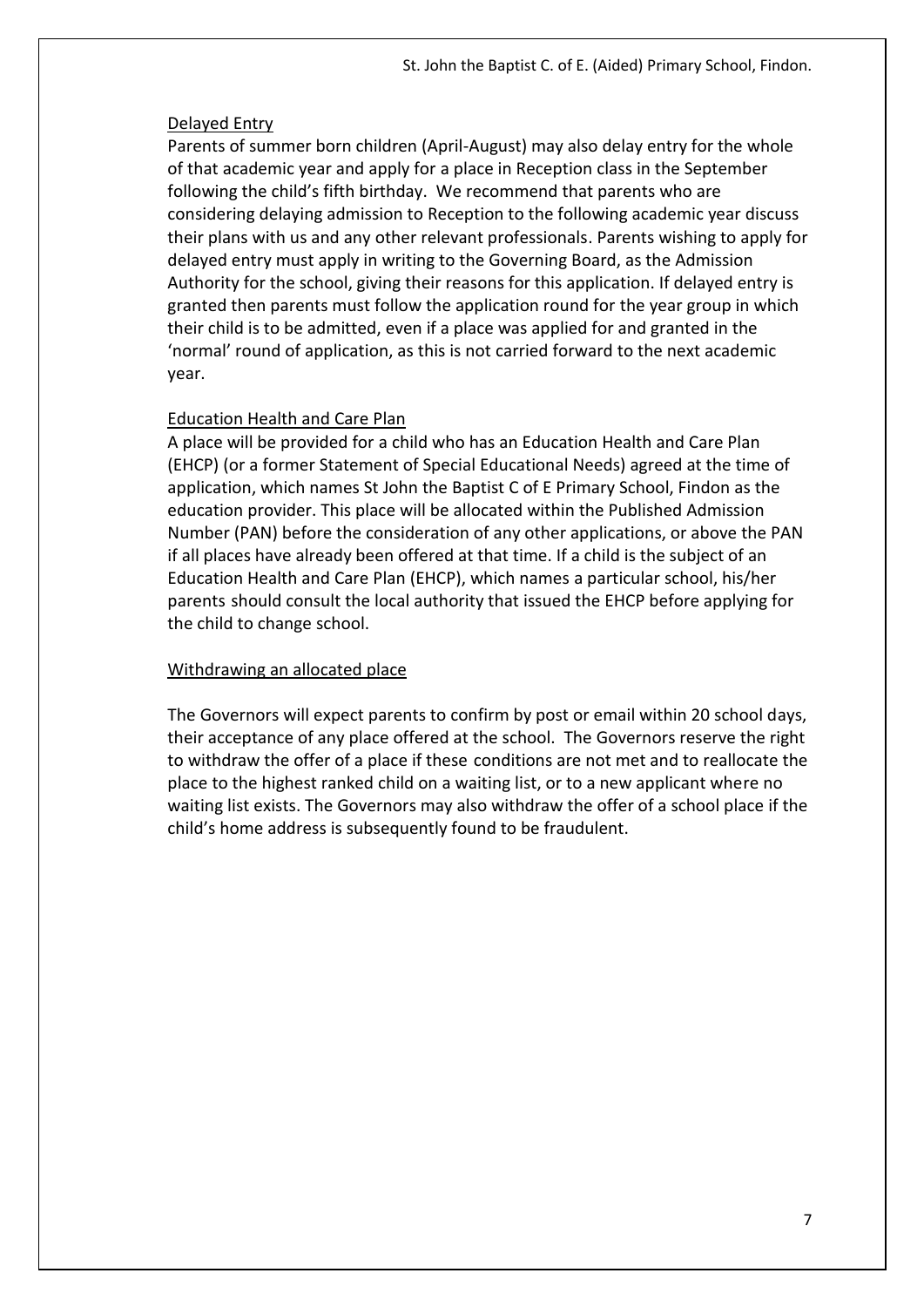

# **St John the Baptist CofE (Aided) Primary School**

School Hill, Findon, West Sussex BN14 0TR *Telephone*: 01903 873072 Fax: 01903 877205 *E-mail*: [office@stjbps.co.uk](mailto:office@stjbps.co.uk) www.st-john-baptist.w-sussex.sch.uk  *Headteacher:* Richard Yelland BA

#### **SUPPLEMENTARY INFORMATION FORM**

The Admissions Policy for this school is attached to this form.

We wish to apply for entry to St John the Baptist C of E Primary School under category 3, 5, 6 & 8 of the oversubscription criteria. Please indicate the category for which you are applying:

 For category 3, we attach supportive evidence and have completed child's name, date of birth below.

Or

 For category 5, 6 & 8 we confirm we have attended ……………………………………………. Church at least monthly for a period of ……………………. or he/she was baptised on …………………………. (date of baptism). In the event that during the period specified for attendance at worship the church has been closed for public worship and has not provided alternative premises for that worship, the requirements of these arrangements in relation to attendance will only apply to the period when the church or alternative premises have been available for public worship.

|  | $\circ$ The church attendance form below will also need to be completed by your member of the clergy. |
|--|-------------------------------------------------------------------------------------------------------|
|  |                                                                                                       |
|  |                                                                                                       |
|  |                                                                                                       |
|  |                                                                                                       |

#### **Supplementary Information Form for Church Attendance**

As part of the school's admission procedure, we need to collect information regarding church attendance. Please could you confirm the parents' attendance of worship at your church, as stated above. If there any comments you would like to make concerning any social circumstances affecting attendance at worship, which you are aware of, please give details. Thank you for your help.

| additional comments: |  |
|----------------------|--|
|                      |  |
|                      |  |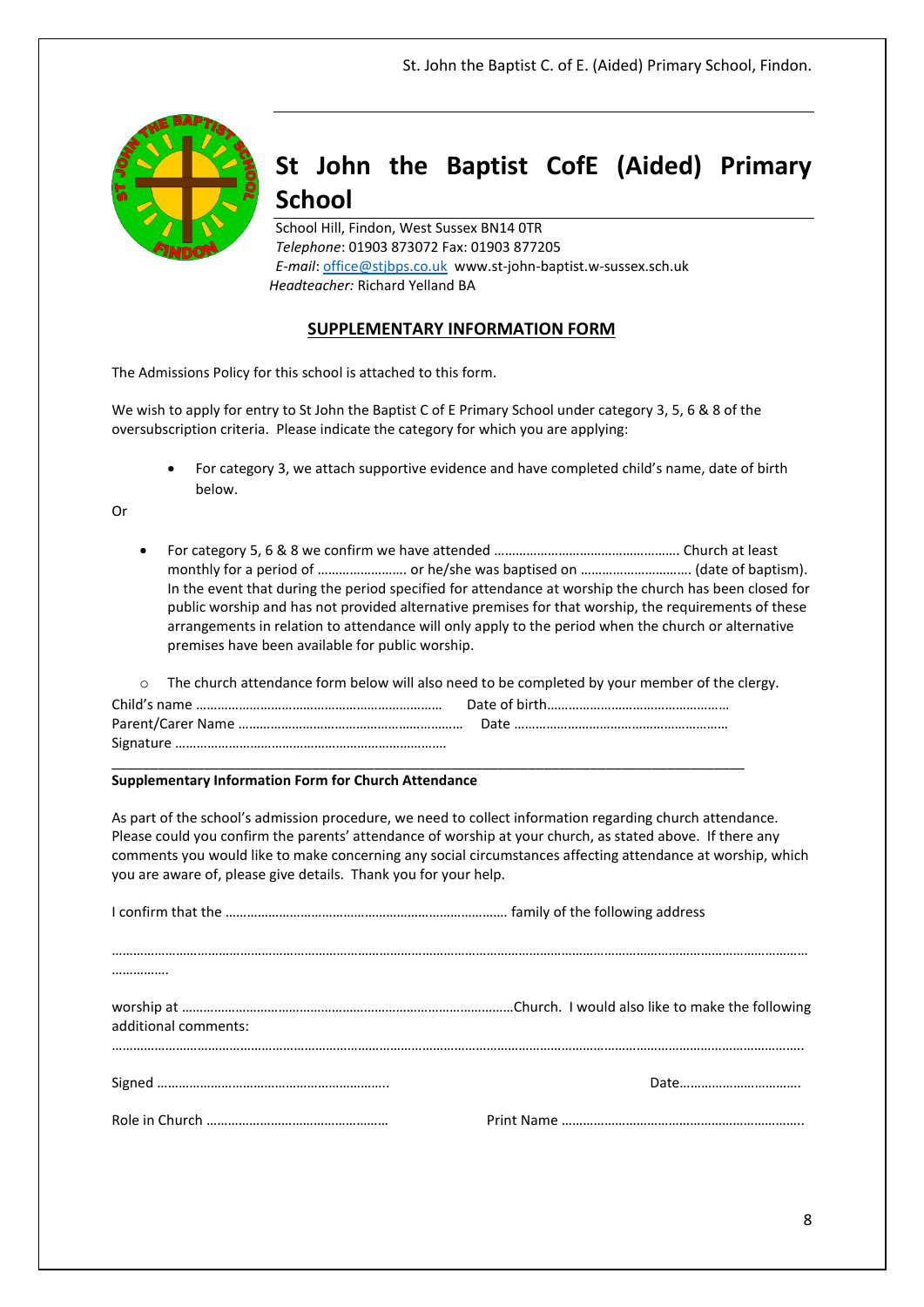#### **The School Day**

The school opens at 8.40am Registration is at 8.50am School finishes at 3.15 pm for Key Stage 1 and at 3.20 pm for Key Stage 2

Teaching time during a normal school week is: Key Stage 1: 21 hours 50 minutes Key Stage 2: 22 hours 25 minutes

#### **The Curriculum**

We follow the national curriculum (2014), which forms the backbone of our school curriculum but we also include other elements that enhance and shape the children's experiences giving them a stimulating, rich and varied range of learning opportunities. All staff work hard to make lessons both enjoyable and effective and this is supported by two key curriculum initiatives.

#### (i) **Open Futures**

This involves all the children learning through practical activities, namely gardening (Grow It) and cooking (Cook It), whilst they are also taught to reflect on their learning experiences by filming (Film It) and through discussion in philosophy for children lessons (Ask It).

#### (ii) **ELLI (Effective Lifetime Learning Inventory)**

This involves children learning about seven effective characteristics of learning, such as being resilient and creative, then learning to apply this to themselves so that they can develop their own ability to learn effectively. To help them understand these concepts more easily the characteristics are linked to animals such as Tough Tortoise who never gives up (Resilience). For more information, please see the school website or ask a member of staff.

## **Core Subjects**

#### **English**

All children have at least an hour of literacy teaching per day. The curriculum is designed to develop the skills of speaking and listening, writing and reading. The school has a progressive and varied spelling scheme for each age group and handwriting is taught systematically and practised regularly. Creativity and imagination are encouraged as this is the key to learning and making sense of experiences. Drama is developed through role play and improvisation and all children have the opportunity to participate in more formal productions. English is taught both separately and within context as relevant. A home/school reading partnership is in operation and children are often set spellings for homework.

## **Mathematics**

Children have a daily mathematics lesson. Children are taught through practical work, real life scenarios, investigations and more formal study to gain new skills and knowledge and to apply them in context. There is an emphasis on mental maths strategies and recall.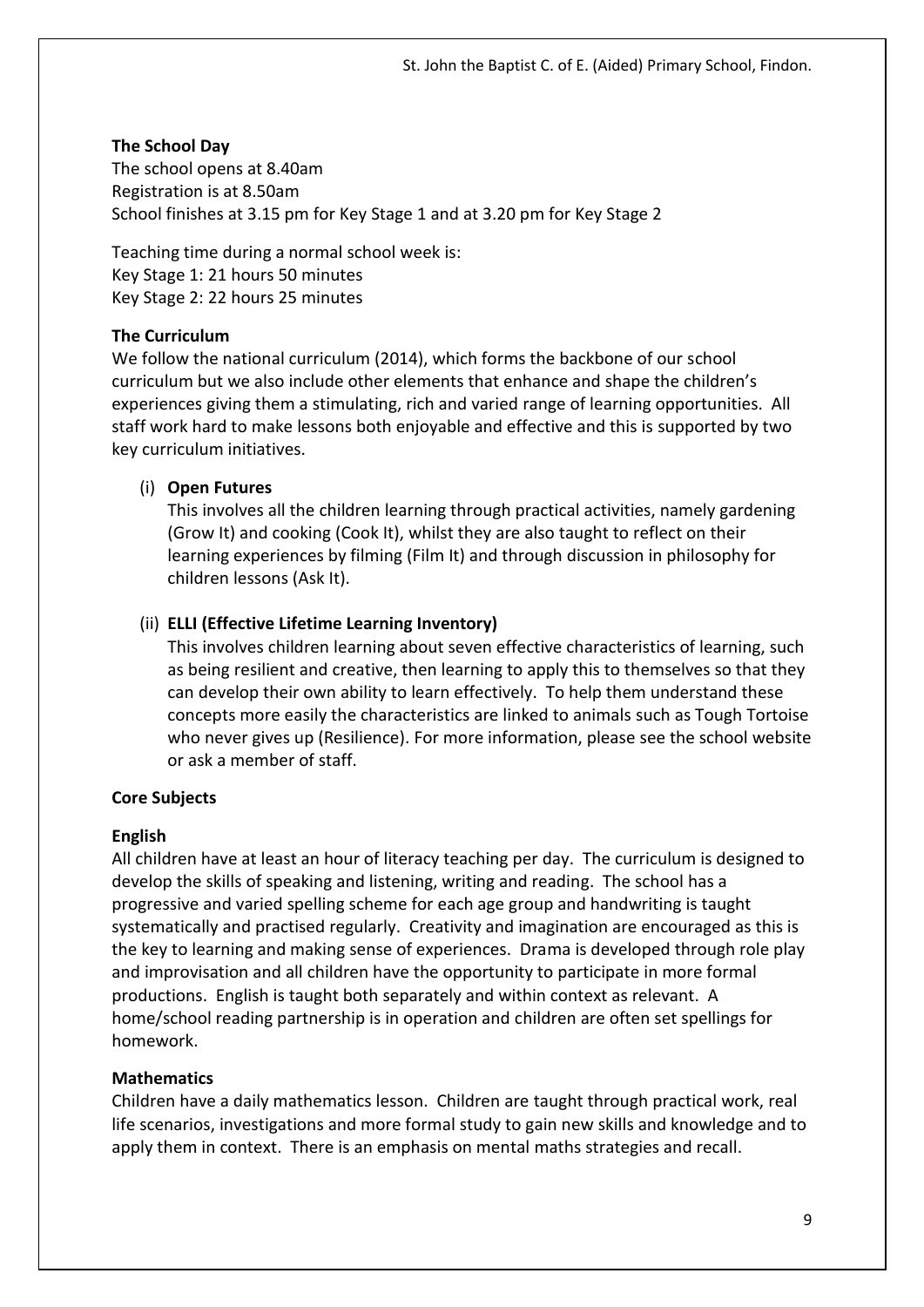We aim to challenge the children through problem solving and activities that create both fun and learning.

## **Science**

There is a two-year topic cycle for science in Key Stage 1 and in Key Stage 2. This ensures that children revisit and revise concepts before moving onto a higher level. Children learn to develop their skills of observation, hypothesis, planning and testing, measuring and making deductions. This gives them the ability to develop their own understanding of the fascinating world around them.

## **Computing**

Our curriculum engages and stimulates our children focusing on developing the children's logical understanding and reasoning skills. This is achieved by enabling our children to write computer programs, which link to the class topic. In addition to this the children will learn how to use word processing, spreadsheet and presentation software. This does include creating films about all aspects of school life. The school has a 'safe use' policy for the Internet and an agreed code of practice.

## **Modern Foreign Languages (MFL)**

In line with Government and County initiatives, all Key Stage 2 children have access to regular and consistent modern foreign language teaching. The lessons aim to improve oral skills, literacy and an appreciation of other cultures through language.

## **Religious Education (RE)**

RE is planned into the two-year topic cycle for Key Stage 1 and the four year cycle for Key Stage 2. The children study some aspects of Christianity each year and also undertake significant work on Judaism and Islam. Other religions may be studied if appropriate.

## **Collective Worship**

All children participate in a daily assembly for collective worship. Usually these will consist of a hymn, a moral tale and a prayer. The Rector usually leads the assembly twice a month and other invited guests bring variety to assemblies. The school has annual celebration services for Harvest, Christmas and Easter. The Christmas carol service and the annual leavers' service are held in the church. During the year each class uses the Friday assemblies to show some off its work and parents are warmly invited to attend. Parents should contact the Head teacher if they wish to withdraw their child from religious education or assemblies.

## **Foundation Subjects**

Foundation subjects include history, geography, art, design and technology and Personal, Social, Health and Citizenship Education (PSHCE). Most of the foundation subjects are taught through topics in Key Stage 1 and Key Stage 2. The core subjects of English, Mathematics, Science, ICT and RE are also linked to these topics where feasible, but are also taught as separate subjects. PE is taught as a separate subject.

Topics enable children to develop skills and knowledge relevant to specific subjects, but also allow them to place such learning in a realistic context and to understand how different areas link together. The topic cycle provides a varied range of themes from Ancient Greeks to natural habitats. This enables a broad range of material and skills to be taught and provides opportunities for a wealth of experiences for the children. A key principle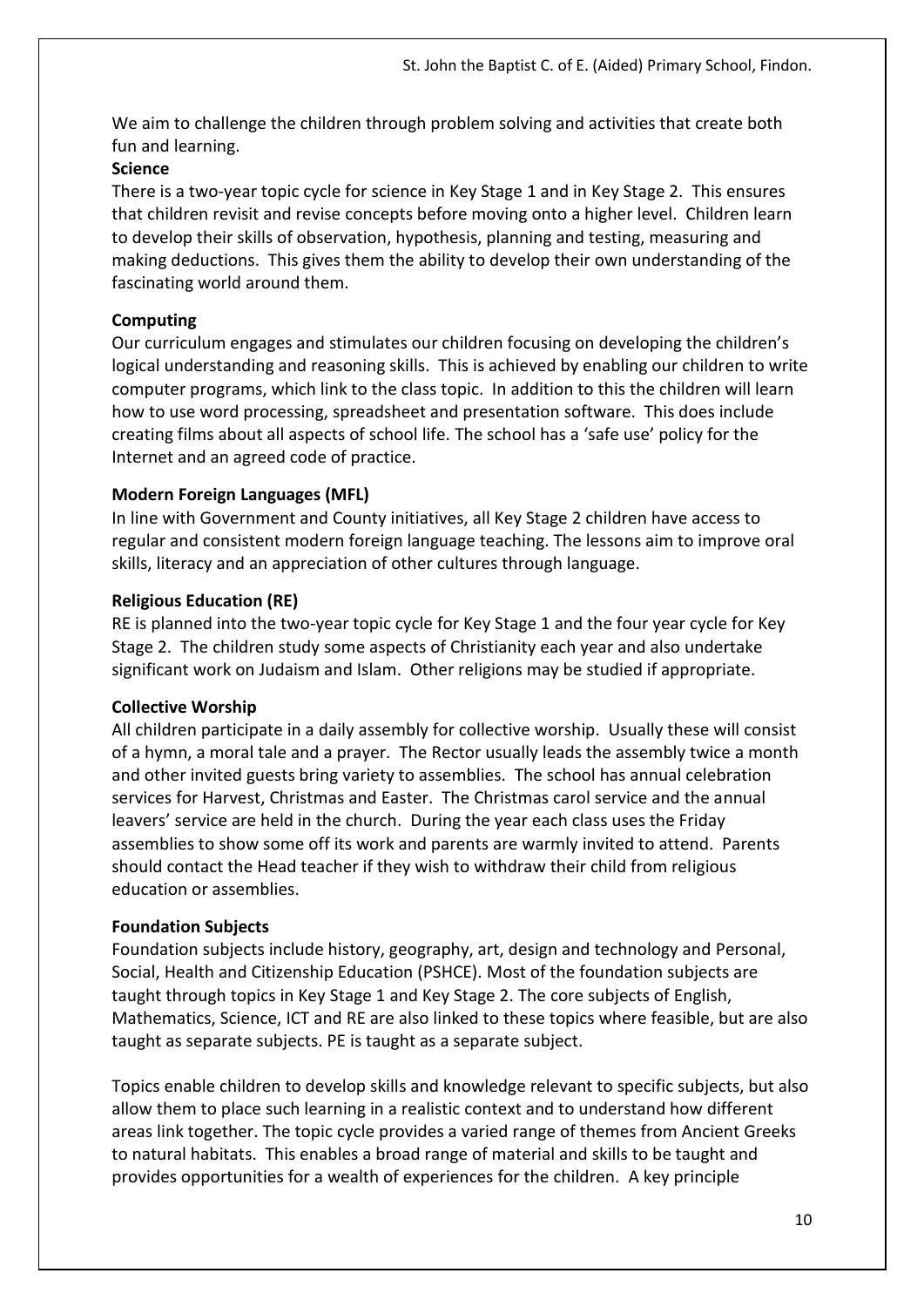underpinning our teaching is that the activities should be as realistic and experience based as possible.

#### **History**

Younger children work from first- hand experience to develop a sense of the past. Through stories they learn about some of the great men and women and key events of history. Older children develop skills of using evidence of all kinds to find information, to put together cause and effect and form opinions. They develop an awareness of some of the key periods of world, European and British history, comparing different periods as well as developing their chronological awareness.

#### **Geography**

Younger children begin to develop their geographical skills and knowledge. Older children study both physical and human geography. They study lands and communities in Britain, Europe and the wider world.

#### **Art**

In art, the children develop the skills of observation, interpretation, imagination and creation using a variety of media. They learn to appreciate and evaluate the work of different artists. This work promotes understanding throughout a range of the other subjects.

#### **Design and Technology**

Children learn to evaluate and understand artefacts and systems. They develop skills of planning their own projects and learn specific skills to help them implement their ideas. They evaluate their own work and appreciate the work of others. They use a variety of materials to make and construct models as well as designing posters and brochures.

## **Music**

The LCP Music resources files are used in the school to teach practical, exciting and effective music lessons using instruments and voices. In Key Stage 2 the children get an opportunity to learn a musical instrument (currently guitar) during lesson time. There are also opportunities for children to learn to play the recorder or violin and our school choir takes part in the annual Angmering Schools Music Festival.

## **Personal, Social, Health and Citizenship Education (PSHCE)**

Children need time and space to share their concerns and resolve issues and learn to make informed choices considering their own and others needs. 'Circle time' is used throughout the school to give the children the opportunity to raise and discuss their concerns within a supportive framework. There is also an active School Council, comprising children nominated by each class who represent the views of classmates. Sex and drug education are covered as part of the science topics. Parents are told in advance when this material is to be covered in class and the Governors have a Policy that is available to all parents on request at the school office.

## **Physical Education (PE)**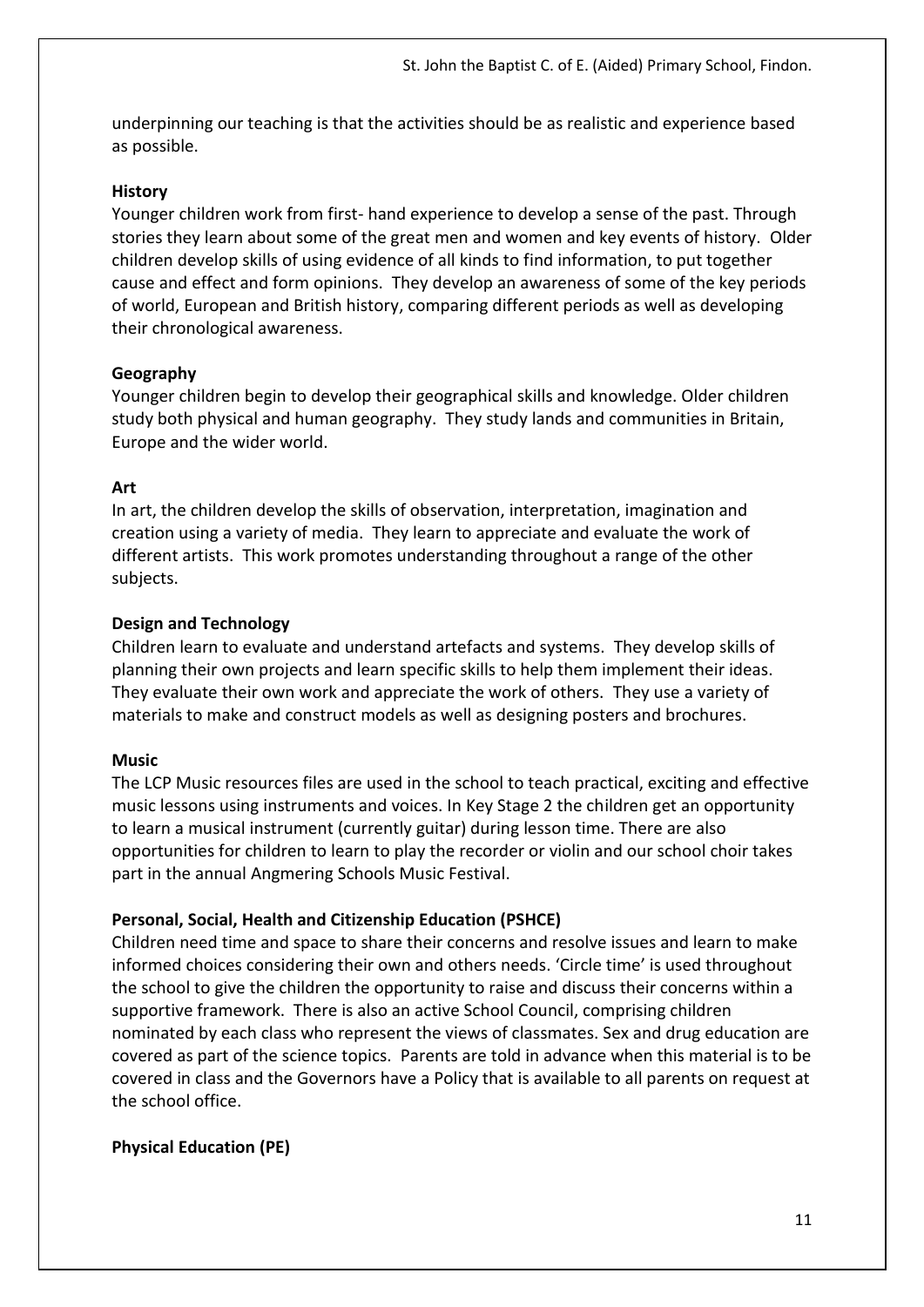PE aims to develop fitness alongside the skills needed to participate in sport and related activities. The children will develop skills related to gym, dance, invasive games (netball, football, hockey, basketball, rugby), athletics, bat and ball games (rounders, cricket, tennis) swimming and outdoor adventure activities. Lessons begin with tuition and practice of specific skills and develop towards small-sided games aimed at the maximum participation for all. Older children have the opportunity to participate in traditional games. We have our own swimming pool on site and children have lessons in the summer term. Courtesy of the Findon Swimming Club, the pool is also open after school in the summer and in the summer holidays. We see sport as another valuable way of building self esteem and promoting skills which will be needed in later life, so we regularly play matches and compete against other schools. We benefit from close links with The Angmering School, which has specialised Sports College status.

## **The Foundation Stage**

When children first enter the school we aim to introduce them to school life and give them the skills necessary to become life-long learners. It should flow seamlessly from work they will already have done in nursery or playgroup and close liaison is maintained to ensure this. Children are taught to share space, attention and equipment with others and learn how they can work together. They develop respect for others and for their environment. They learn the skills and knowledge which create a foundation for all other learning, for instance they begin to read and write. We aim to deliver as much of the curriculum as possible through structured play, but there are also some more formal activities. We work in close partnership with parents to ensure an enjoyable and worthwhile start to a child's school career.

## **Induction of new children**

Most children join the school in reception. We hold liaison meetings with the local playgroups and nurseries so that we can monitor the progress and readiness of children about to start school. In the summer term, we hold a meeting for their parents to come and look at the school and classroom and learn about the expectations and routines for the first year. The children visit for a couple of play sessions. Parents are also offered a home visit, which provides an ideal opportunity for their new teacher to get to know the child in a familiar environment. Findon Village Pre-School also visit school events such as the Christmas play and sports day and pay a regular visit during school time in the second half of the summer term. In addition, the children may receive a visit from their new teacher to their playgroup. In the early part of the autumn term, a meeting is held with parents to check how children are settling in and workshops are held to show how you can support their learning.

For older children who join during their school year, we provide a handbook that provides basic information about the school and routines. A buddy system is used to help them settle in and find their way around.

## **Pupil Progress**

Pupils are assessed continuously and this helps to inform the teaching programme. All children are more formally assessed against national standards in the summer term. There are three parents' meetings a year, one per term. These are an opportunity for parents to be updated on their child's progress and discuss their future learning. Written reports are provided in February and this allows targets to be set for the child that they work on for the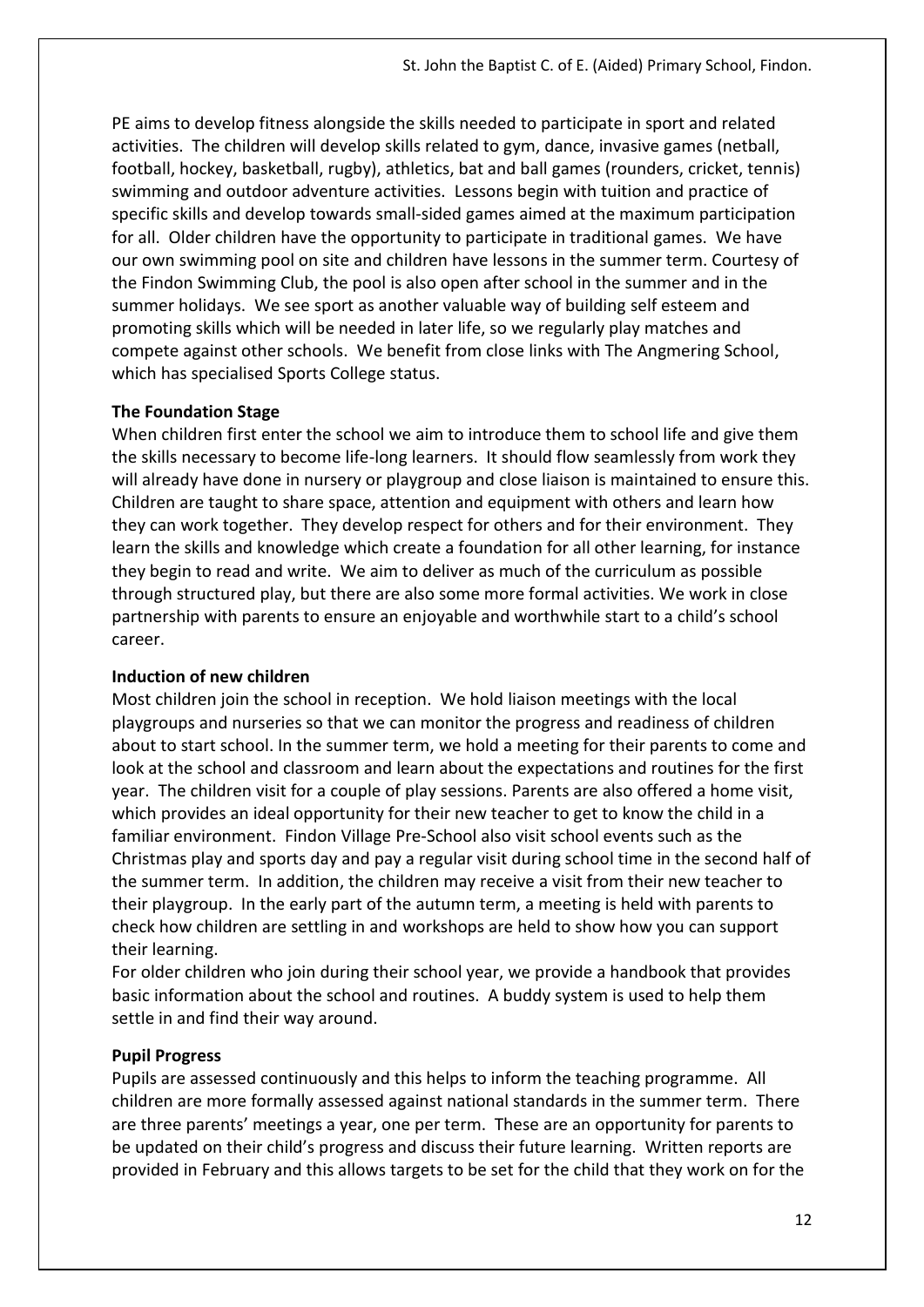rest of the year. In the summer term, parents of children in Years Two and Six are informed of their achievement in the National Curriculum tests. In addition, teachers are available to meet parents to discuss concerns by appointment.

## **Special Educational Needs**

The Governors and school as a whole value each child's individuality and recognise that children are all at different stages of development, physically, emotionally, intellectually and socially. The class teachers and teaching assistants are supported by a Special Educational Needs Coordinator who oversees the early identification of those children who may have difficulties. There is a clear framework to then provide appropriate support that involves parents, teachers and the pupil, along with regular reviews of progress that at times includes advice from the LEA.

## **Able Pupils**

Pupils that are identified through their class work alongside information from parents. Their needs are addressed through:

- Differentiation of work;
- Extension activities within classes and also additional project work in small groups;
- Extension by using the LEA Able Pupil Enrichment Programme;
- Regular able pupil days at local secondary school.

## **Pastoral Support**

The school employs a learning mentor and also, along with other local schools, a play therapist.

## **Pupils with disabilities**

The Governors accessibility plan (2005) aims to enable all the school's pupils to have equal access to the curriculum and the school's grounds and buildings. This includes external and internal ramps to aid wheelchair access as well as plans to upgrade the disabled toilet to comply with new legislation.

Access to the curriculum is addressed by teachers, teaching assistants and other support staff in a range of ways:

- Differentiation of work to meet children's needs
- Range of appropriate classroom equipment, including furniture
- Clearly labelled materials and equipment
- Providing modified work for pupils

## **Accessibility Plan**

The Governors' plan covers a range of accessibility issues. This is available upon request; its underlying principles are that the school makes every effort to anticipate the needs of present and future members of the community including staff and parents and to bear their needs in mind while developing the curriculum, the premises, and organisation and curriculum enhancements activities.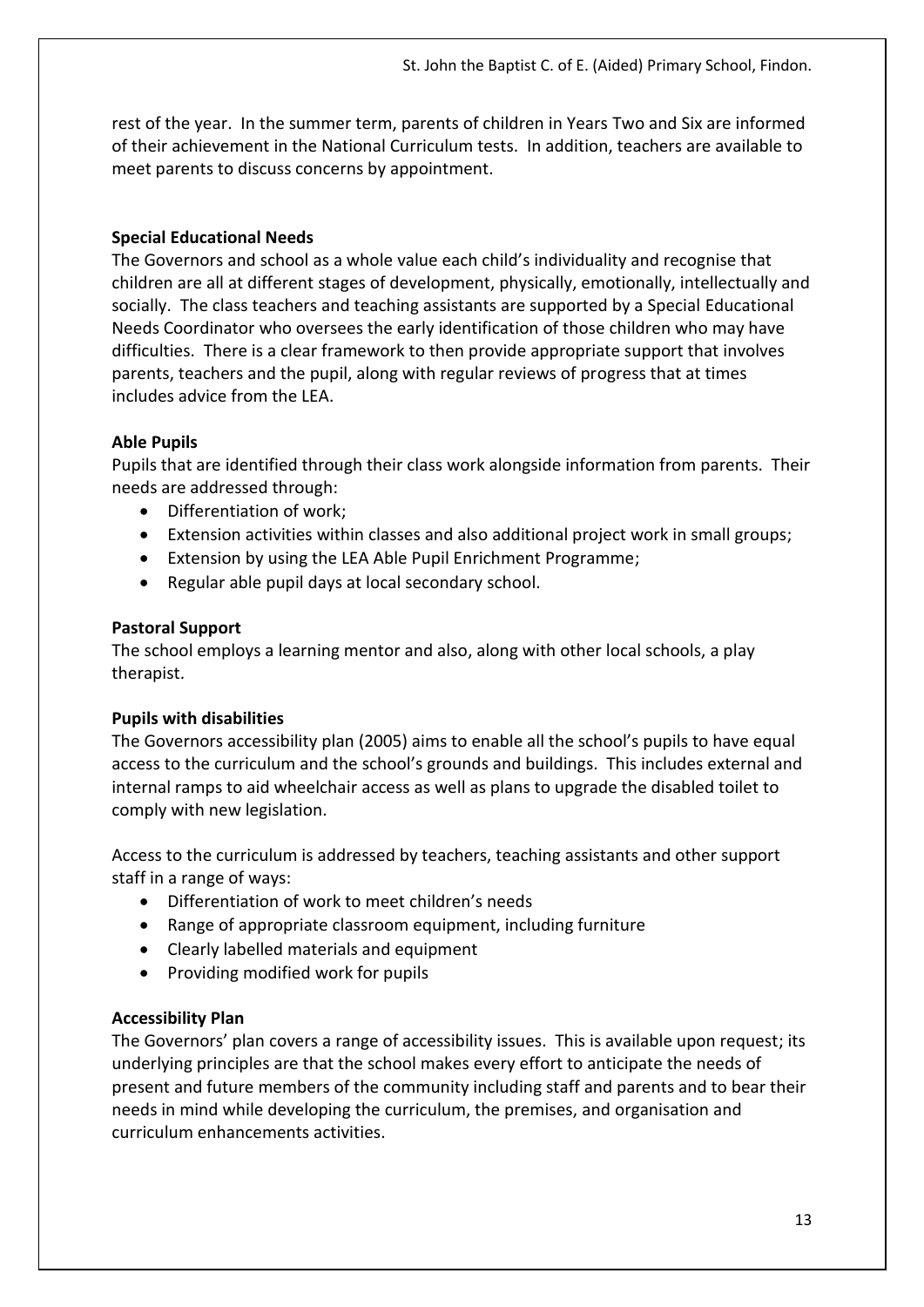#### **Homework**

Some work at home is expected of all children at school. For the very youngest children, this means reading a book to them or hearing them read and helping them to learn their key words. As the children get older, they supplement this work with learning spellings. Older children will be expected to continue this routine and do up to two hours a week of more formal homework in preparation for secondary school. Parents will be informed at the beginning of the year about each class's routine for homework. Please support and encourage your child to carry out the set tasks. This is part of the home- school agreement and is only effective if school and home work well together.

#### **Curriculum Initiatives**

#### **Open Futures**

#### **Grow It**

On our school grounds we have a vegetable and fruit garden, designed and planted by the children. In Key Stage 1, children are responsible for planting, weeding, feeding and watering. They really enjoy the opportunity to work in the garden and their learning is linked to areas of the national curriculum. In Key Stage 2, children plan and develop garden projects using the skills they learned in KS1; they have developed a reflective garden. The school plays a role in helping the children to recycle resources effectively using a water butt and compost bins.

#### **Cook It**

The children use the produce from the garden to cook a variety of healthy recipes. When cooking we aim to introduce the children to new foods, new cooking skills and to get the children discussing the food. In addition, they are continually taste- testing and discussing the produce we have grown. The children in KS1 have a Grow It, Cook It diary in which they record their involvement in gardening and cooking. In line with the school's healthy approach to nutrition, the Governors have a Whole School Food Policy which is available on request at the school office.

#### **Film It**

The children use tablets and computers to film a variety of aspects of school life. We support the children with editing and adding special effects. Schools take part in this initiative across the world, so we can share our film making experiences with them. We also use the technology in a range of other curriculum areas, such as drama, literacy, history, geography and PE. We often publish details of how to access our films in our weekly newsletter.

#### **Ask It – Philosophy for Children**

We offer a forum for the children to think and ask questions about what they have done, which promotes listening and speaking skills and the ability to ask open questions. This encourages the children to develop their reasoning skills and understand how this influences their judgement and actions.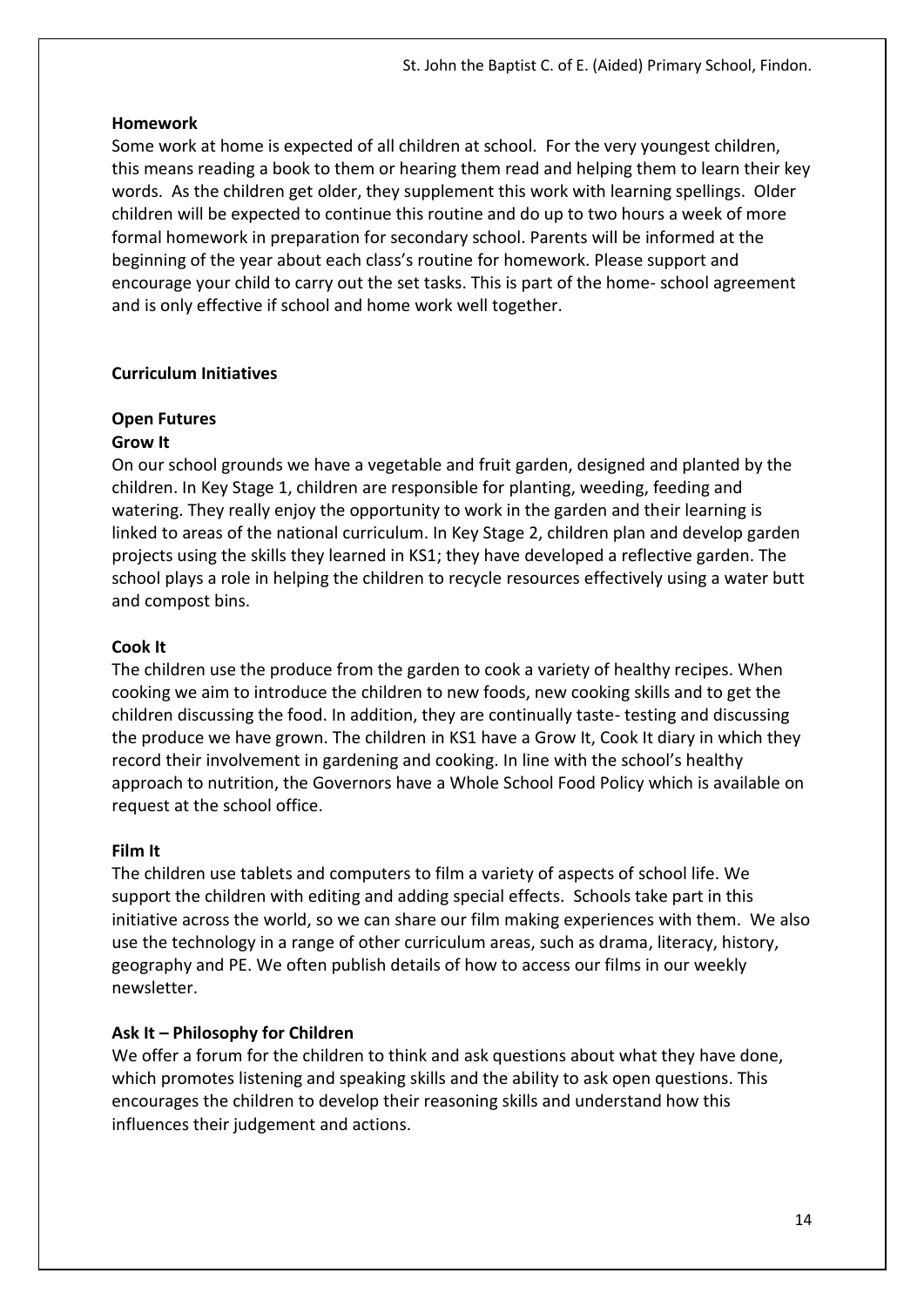The school is a 'hub school' for knowledge gained from this initiative and teaching staff provide support and advice for other schools which are part of Grow It, Cook It, Film It, Ask It. The initiative is run by Open Futures, The Royal Horticultural Society, Focus on Food and Sapere, and is supported by The Helen Hamlyn Trust.

#### **Extra activities**

The school provides a range of extra activities, which take place before and after school. Some of these are provided by the school staff and others by coaches for the relevant sports body for which a fee is paid. At the current time clubs include football, netball, karate, French, badminton, art/craft, gymnastics and cricket. After school swimming lessons are also provided by the Findon Swimming Club during the summer term, [www.findonswimmingpool.co.uk.](http://www.findonswimmingpool.co.uk/)

#### **Before and After School Provision**

This is not a club providing food but it does provide for the children to be supervised whilst using computers, table based games and homework from 8.00 am to 8.40 am (Monday to Friday) and again from 3.20 pm to 4.30 pm (Monday to Thursday). Charges for this provision are available from the school office.

#### **Educational Visits**

All children have at least two visits to a place of interest each year linked to their topic work. Years five and six are also offered a week long residential once every two years which provides the opportunity for adventure activities and team building. We also have regular visits to the school from various artists, experts and authors. Parents are asked to make a voluntary contribution towards these activities.

#### **School Events**

There are a number of annual events that take place in the school. Although the details, times and children involved will vary, these events usually take place every year.

Harvest Festival service Bonfire Night School Disco Christmas Bazaar Christmas Nativity (KS1) Christmas Party Carol Service Easter Service Easter Bonnet Parade The Angmering Music Festival Maypole Dancing and Summer Revels Sports Day Remembrance Service End of year production Leavers' Service at Chichester Cathedral Leavers' Service at the Church School Leavers' Party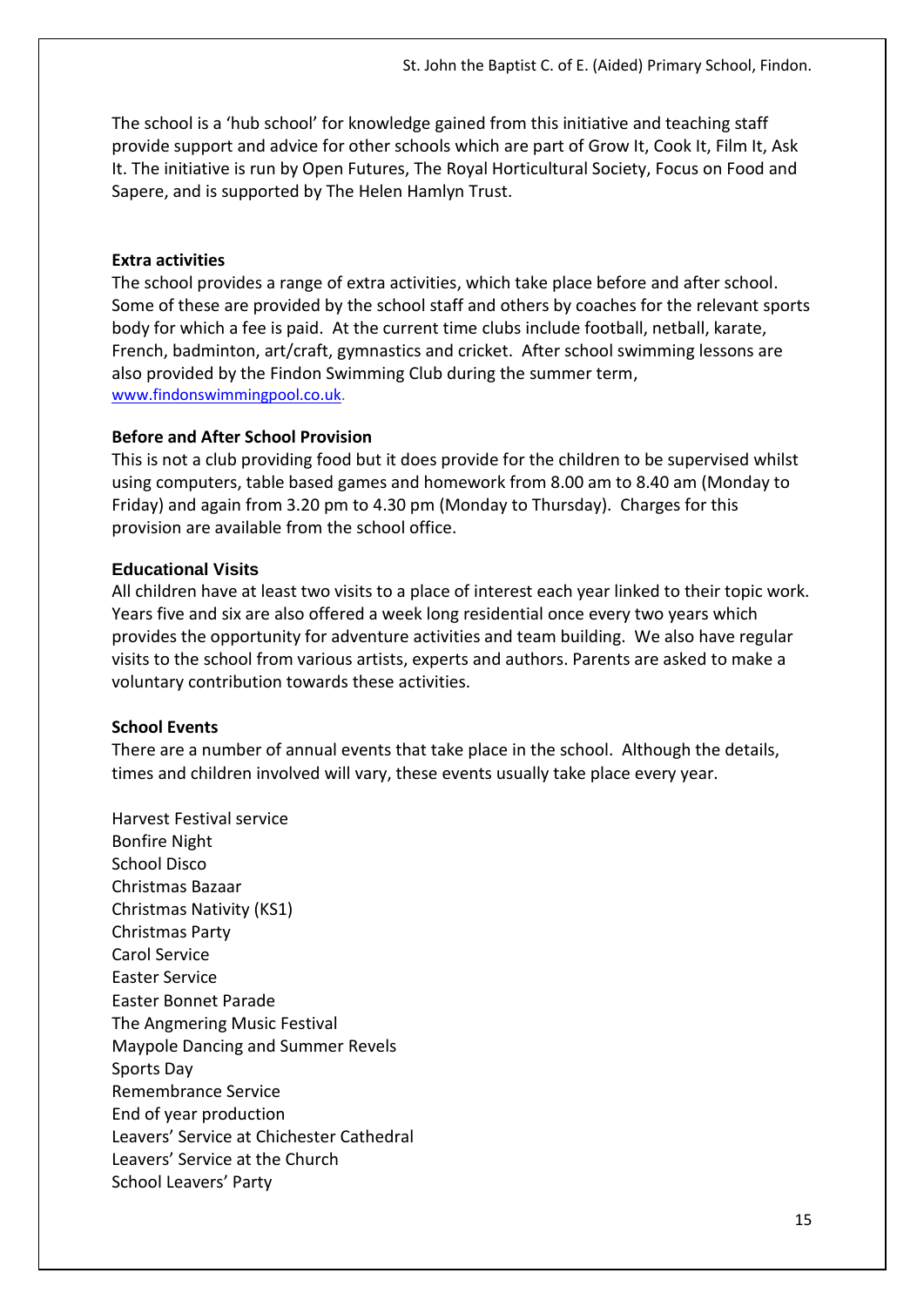In addition, there are usually after school football, netball, basketball tournaments and athletic events, PTA events including fashion shows, quiz nights and open evenings.

## **Parent Teacher's Association**

The Parent Teacher's Association is a mainly fund raising body which works throughout the year to organise events which are fun, and raise valuable funds for the school. These events are also an intrinsic part of village life. The PTA provides a good sounding board to find out parent views on new initiatives and their financial contribution to school projects are both vital and greatly appreciated. All parents are eligible to join. Alternatively, the association always needs helpers for long or short periods before, during and after main events. If you are interested in helping, please contact the PTA member allocated to your child's class or ask a member of staff to point out one of the committee to you. Email [findonpta@gmail.com](mailto:findonpta@gmail.com)

## **Findon Swimming Club**

This is a voluntary village club that also does valuable work for the school. They help to maintain the pool throughout the year, and provide lifeguards for the after school and summer holiday sessions and tuition for children after school. Volunteers are always welcome. See the website at [www.findonswimmingpool.co.uk](http://www.findonswimmingpool.co.uk/) 

## **Governors**

The Governing Body is made up of representatives of the staff, the parents, the L.A., the church and also the Head teacher and Rector. It works hard to monitor, assist and implement the work of the school and ensure the interests of the whole community are fairly represented. Full governor meetings are held at least once a term while smaller groups or committees work throughout the year. As the school is Church of England aided the governing body has to find 10% of all building costs. This can only be met through fund raising and voluntary donation.

# **Home School Agreement**

A Home School Agreement is signed by parents and pupils from year one upwards. It sets out the expectations and areas of responsibility. It provides the framework for a beneficial partnership between home and school for the benefit of the child.

# **Parents helping in class**

Parents are very welcome to come and help in class. The kind of help needed can vary from hearing readers, to playing a game with the children, helping with swimming to building models with the children. Help is also needed with matters outside the class such as maintaining the library or creating scenery for the school plays. It is likely that at first, you will not be asked to help your own child until they have got used to seeing you and sharing you with other children. We also ask that you are careful to maintain their independence. Parents wishing to help regularly in school will have to undergo a Criminal Records Bureau check and will be expected to respect the confidentiality of pupil's work.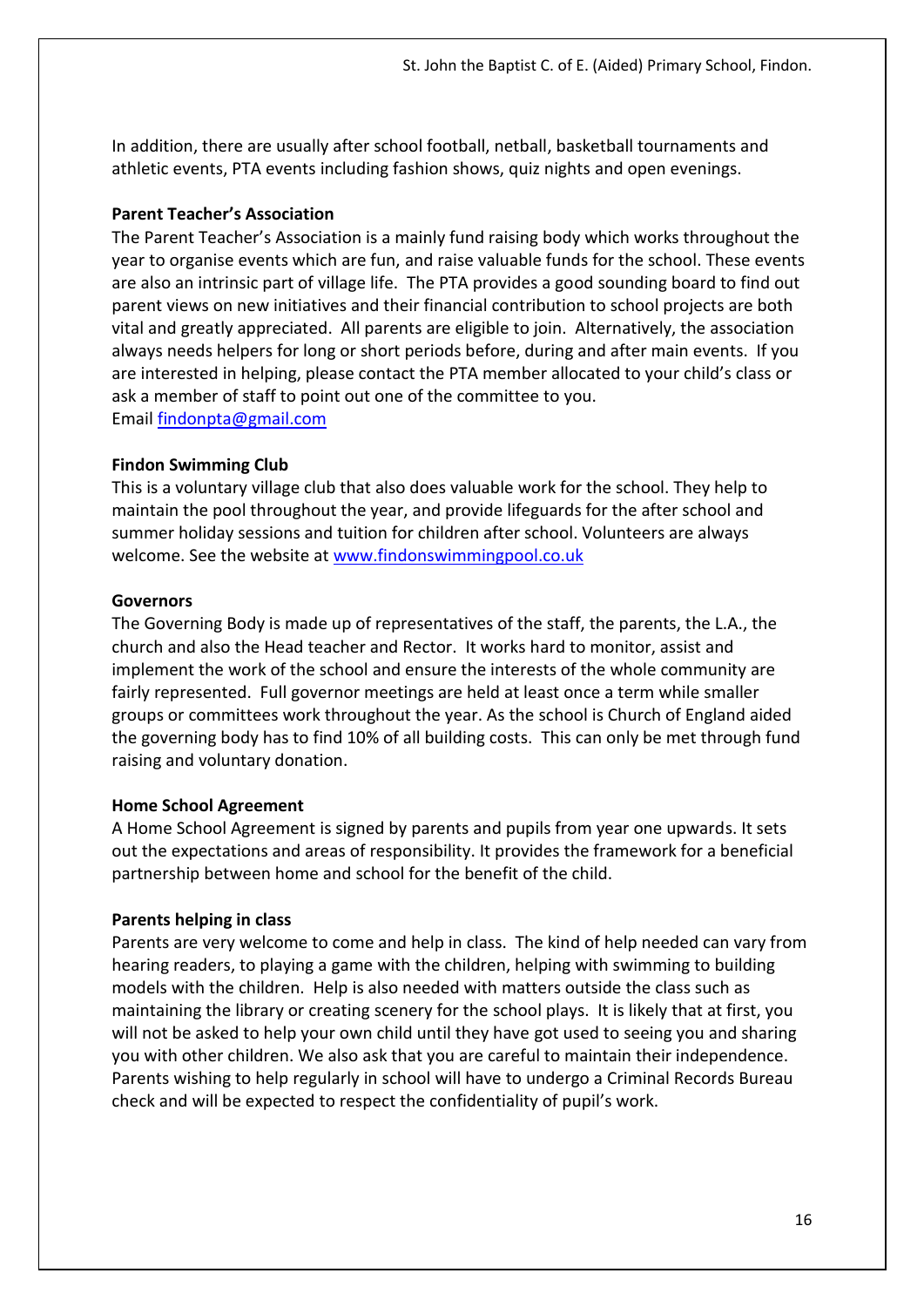#### **Insurance**

Your child's safety is always our major concern, but we should make it clear that the County's insurance covers only 'accidents' for which a member of staff can be held to be responsible. You may wish to take out a private insurance to cover any other possible accidental injury.

## **Charging for Activities**

The Governors have agreed to adopt the West Sussex County Council Policy on charging for school activities and visits. Where such activities and visits take place wholly or mostly during school hours, a voluntary contribution may be asked of parents. Some activities are subsidised using school funds. A letter will always be sent to parents explaining the arrangements. When activities are voluntary and out of school hours, they can take place only if parents cover the cost. The Head teacher will be pleased to answer any queries relating to this charging policy. The only exception to this policy has been made by the government in relation to music tuition, for which parents will be expected to pay a fee. There is help available for families in receipt of state benefits.

The Findon Trust is also available to those living in Findon village, to financially support educational projects. Details are available in the school.

## **Discipline and School rules**

The relationship of all members of the school, staff, pupils and parents is a matter of great importance to the well being of the community. Discipline is based on mutual trust and respect. We firmly believe that school provides an opportunity for children to learn how to be part of a community. This learning is supported and praised and children are taught not only how things are done but also why. In all aspects of school life, we value effort as highly as we do achievement. As adults, we strive to show the children how we expect them to behave. Politeness, courtesy and respect for others are the basis of relationships between all members of the school community. Children are expected to be responsive to school discipline and parents are consulted at an early stage when a pupils' behaviour causes concern. Violence towards pupils or staff is not tolerated and is dealt with in accordance with the school's Behaviour Policy.

We have a sticker system to reward pupils for good work, effort and behaviour. In addition, special awards may be made by individual teachers for outstanding work or effort. Each class also works together to earn golden time each week. Golden time varies in length according to the age of the children but gives an opportunity for the children to do some of their favourite activities. Each class sets its own golden rules at the start of each academic year, and these are amalgamated to form School Rules by the School Council:

- 1 Treat others as you would like to be treated yourself
- 2 Look after the environment
- 3 Walk around the school
- 4 Listen when someone speaks to you
- 5 Always work hard and do your best

Parents are reminded of guidance on the following issues, which are also mentioned elsewhere in the prospectus:

- No jewellery should be worn. For children with pierced ears studs only.
- Toys should be left at home.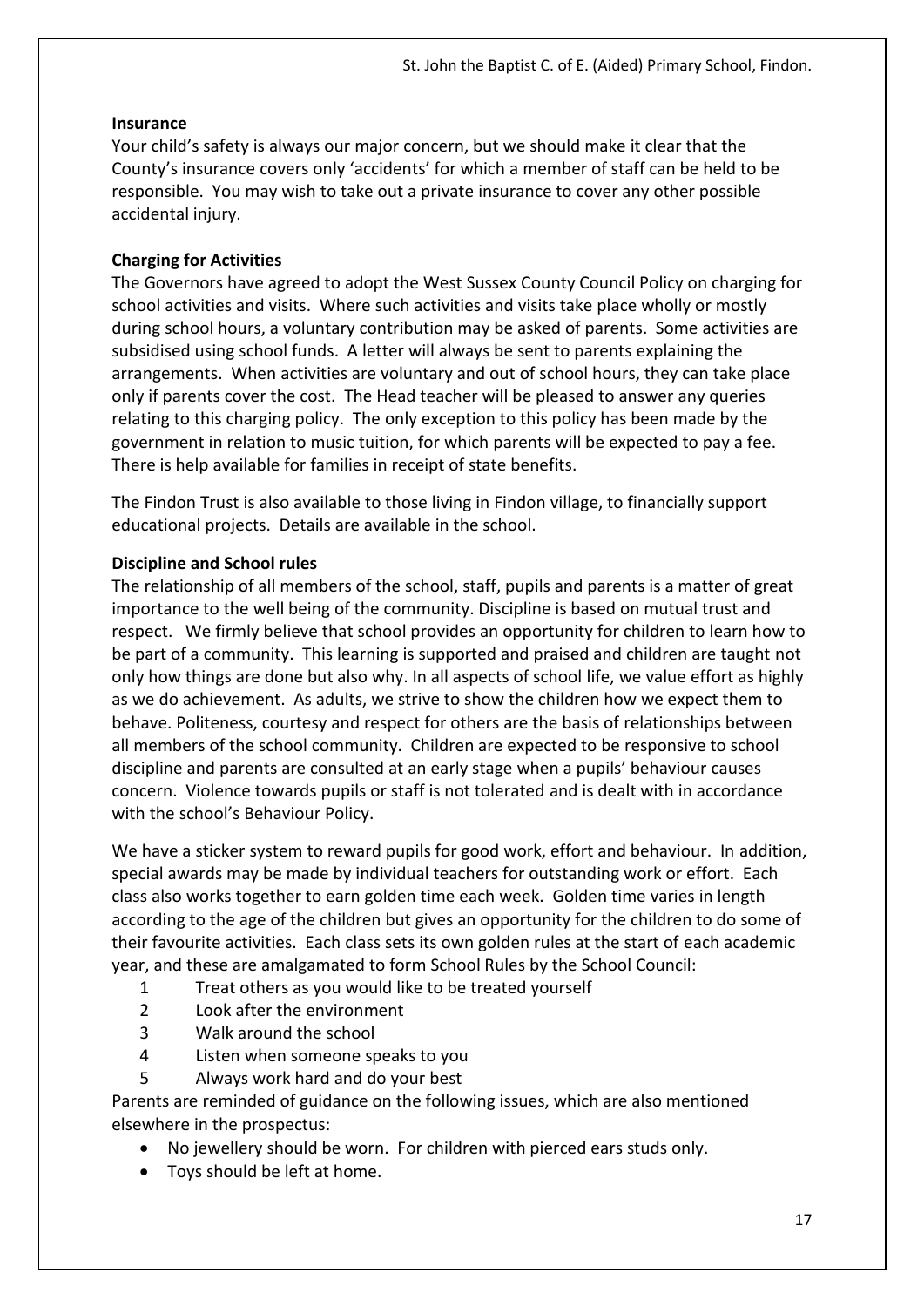St. John the Baptist C. of E. (Aided) Primary School, Findon.

- Children should always walk around school.
- Mid-morning snack should only be fruit or vegetable.
- No nail varnish.
- Shoulder length hair, or longer, should be tied back for the purposes of safety and hygiene.
- Shoes should have a heel which is no more than 1" or 2cm high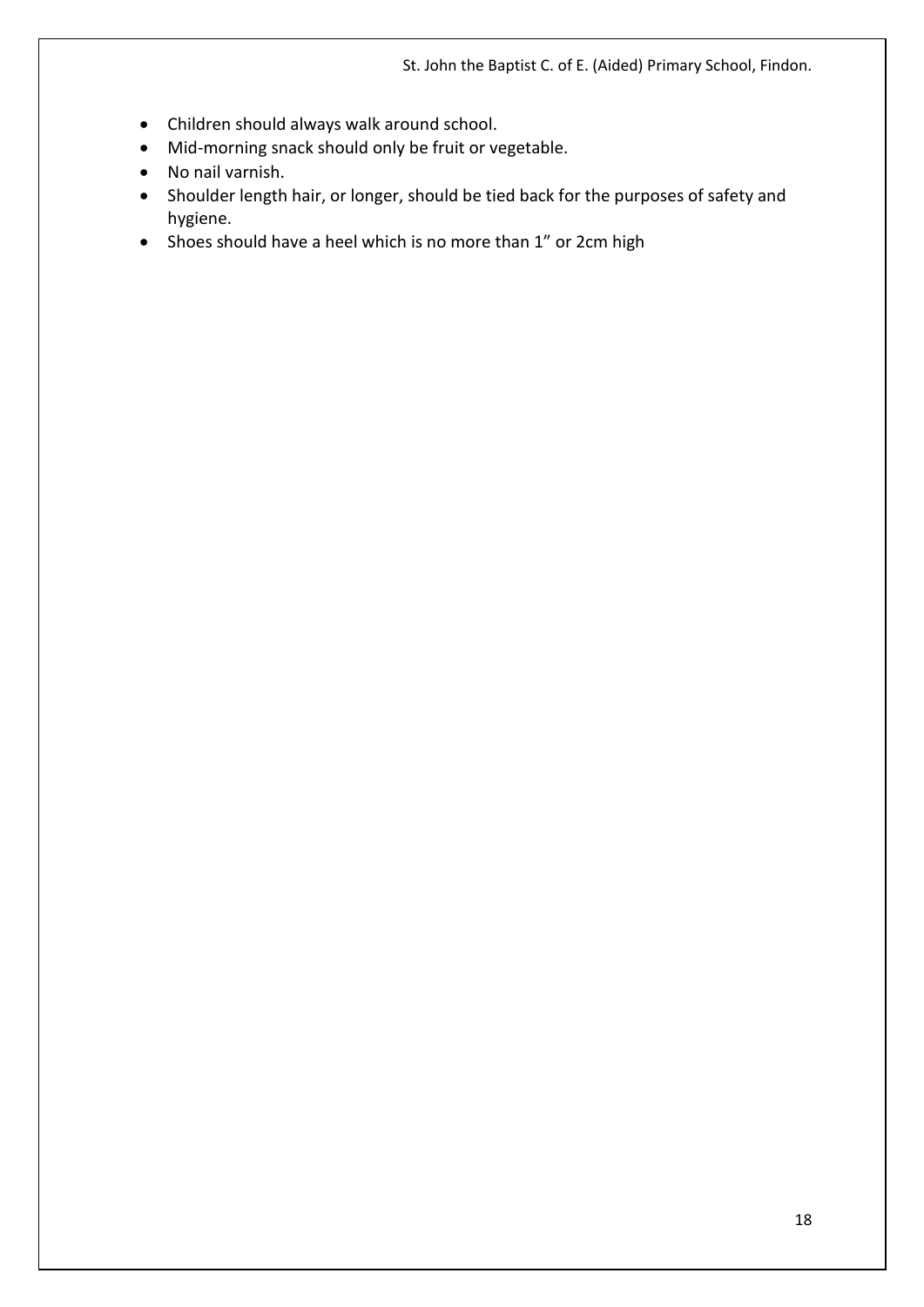#### **School uniform policy**

All children, when the weather demands, wear green sweatshirts embroidered with the school logo. Trainers are allowed purely for break time wear. Summer sling back open toed sandals are not permitted for health and safety reasons. No shoes with heels more than 1" or 2cm are permitted. Winter shoes should be black. Boots are not permitted. Anoraks are recommended in wet weather. Sweatshirts, polo shirts and T-shirts with the school logo may be purchased from the school.

*Summer Uniform*

GIRLS: Red & white small check dress/skorts with short sleeves Green school sweatshirt/green school sweatshirt cardigan White socks BOYS: Red polo shirt Grey/Black short tailored trousers Grey/Black socks Green sweatshirt

*Winter Uniform* GIRLS: Red polo shirt Green school sweatshirt/green school sweatshirt cardigan Grey tunic or skirt or black or grey plain tailored trousers Black, red or grey tights or white socks BOYS: Red polo shirt Green school sweatshirt Grey or black tailored plain trousers Grey/Black socks

## *Games & PE*

Red T Shirts, black shorts, trainers In the Hall, children work in bare feet for safety A tracksuit is essential for outdoor games for all children, as are trainers and football boots for children in Key Stage 2. Shin pads are needed for football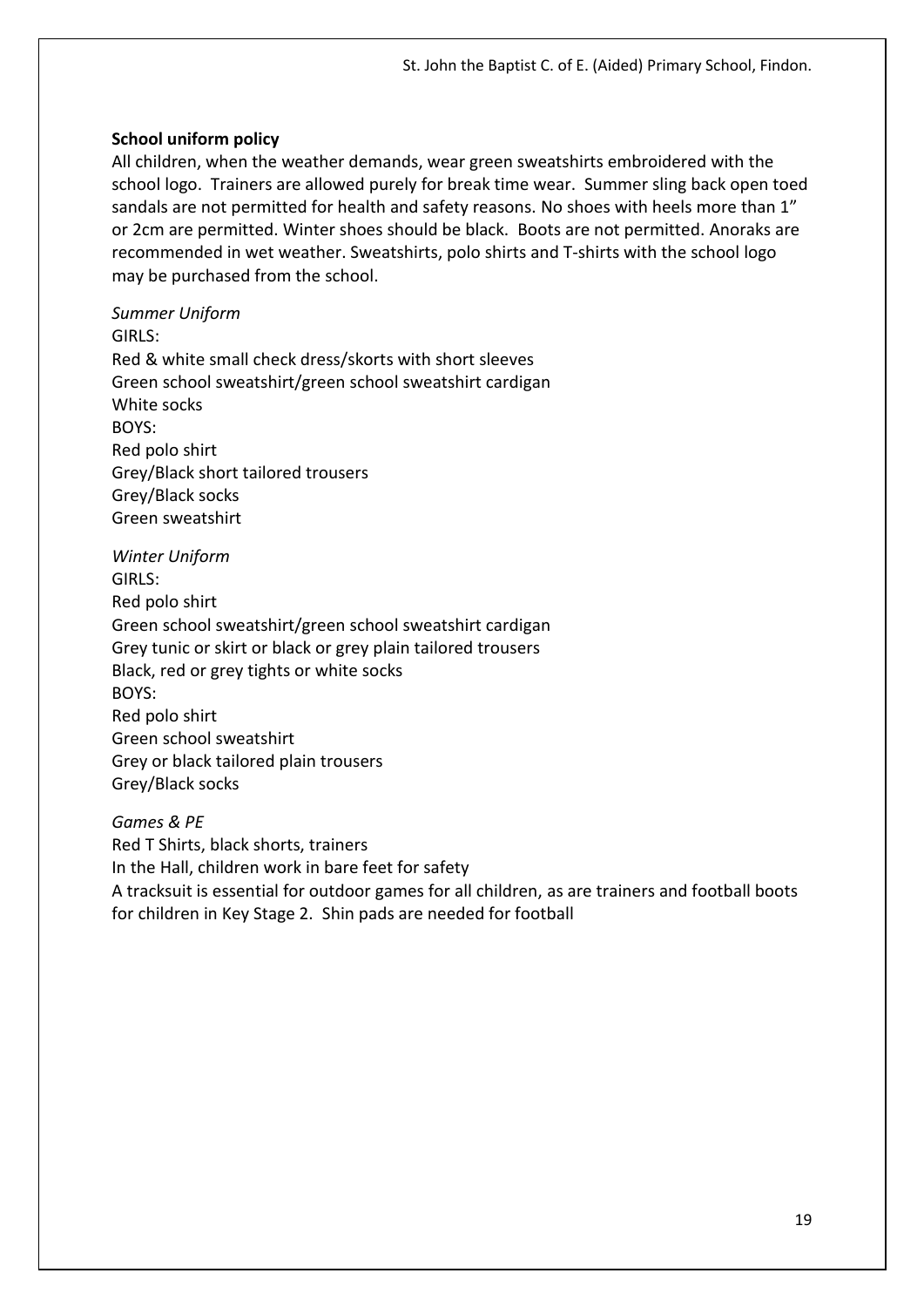#### **Medical matters**

If a child has an accident or is taken ill at school, they will be treated immediately by one of our trained first aiders. Where necessary we will contact the parent/carer.

The school has a comprehensive medicines and medical policy, which is in line with WSCC guidelines. A copy is available on request.

If your child is too unwell to attend school, please inform the school by 09.30 am, giving details of the illness, on each day of absence. A written note must be brought in to school on their return. Children who have suffered from sickness and diarrhoea should not return to school until 48 hours have elapsed after the last bout.

#### *Head lice*

If your child has head lice or eggs, please treat with the correct shampoo and comb through with a head lice comb before sending them to school. The school should be notified if a case of head lice has occurred. Please be assured that it happens to the cleanest heads.

#### **Prescription Medicines**

Medicine should only be brought to school when it is essential to administer it during the school day. In the vast majority of cases, doses of medicine can be arranged around the school day, thus avoiding the need for medicine in school. Antibiotics for example are usually taken three times a day, so can be given with breakfast, on getting home from school and then at bedtime.

Occasionally a GP may prescribe that a medicine has to be taken during the school day or as needed in an emergency. Parents may either call into school or administer the medicine to their child or they may request that a member of school staff administers the medicine.

When school staff administer medicines, the parent must supply the medicine in the original pharmacist's container with doctor's instructions to the child's class Teaching Assistant and must complete a 'Request for school to administer medicine' form. On receipt of this form, a confirmation of agreement letter will be completed and given to the parent. On no account should a child come to school with medicine if he/she is unwell.

## **Non Prescription Medicines**

Non-prescription medicines are not administered at school and pupils must not bring them to school for self-administration. The only exception is travel sickness medication during a residential trip when medication may be necessary on a return trip. Non-prescription medicines that must not be brought to school include: throat lozenges, such as Strepsils, Tunes, any cold/cough remedies, paracetamol and skin treatment creams.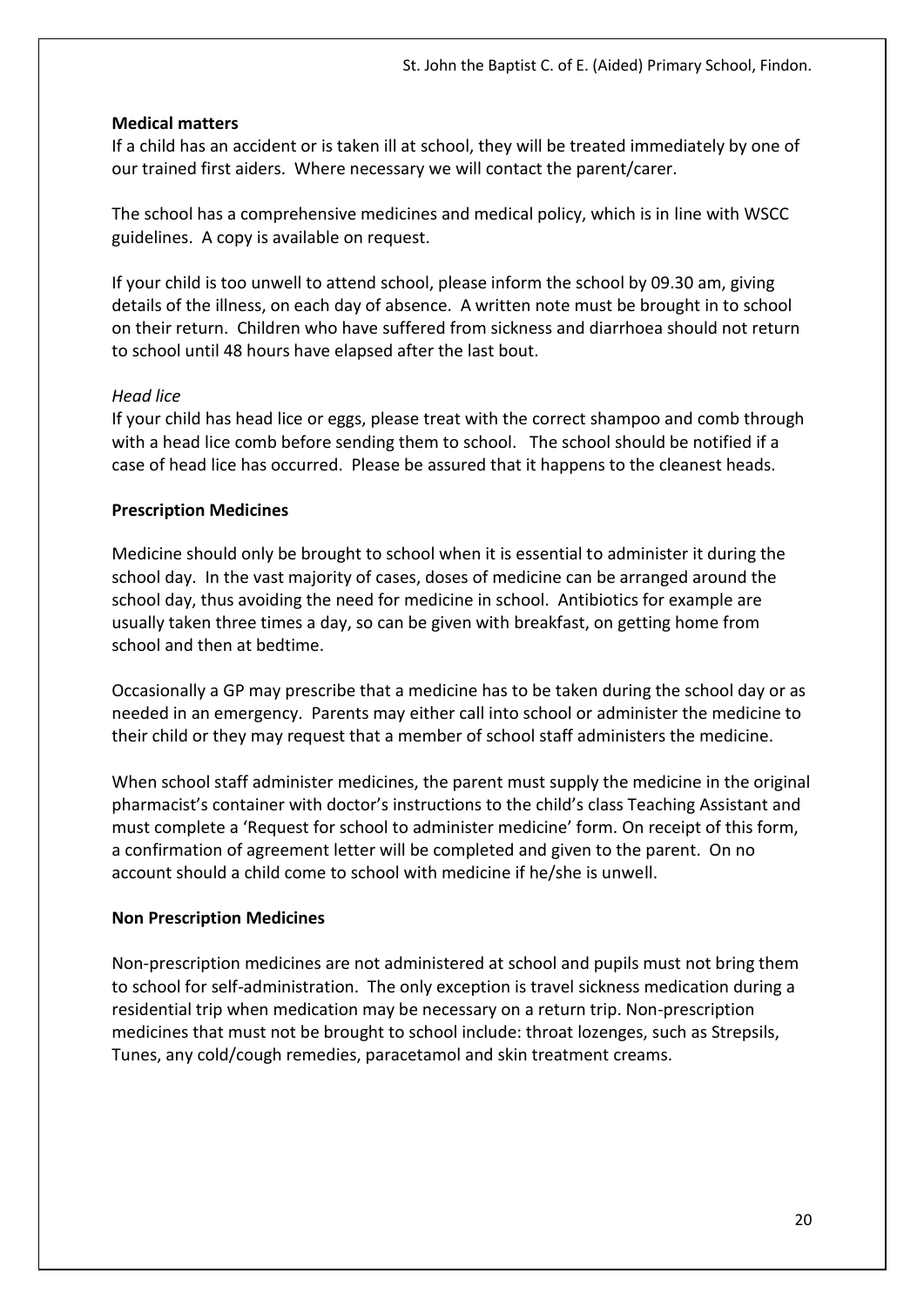#### **Complaints Procedure**

Specific guidance is detailed in the school's Complaints Policy.

If a parent has a concern about any aspect of school life, they should contact their child's class teacher in the first instance. Most concerns can be sorted out fairly easily, but if the parent is dissatisfied, they should contact the Headteacher.

Should the complaint remain unresolved it will then be dealt with in accordance with the school's complaints policy. Full details of the procedure may be obtained from the School Office or from the Clerk to the Governors, Mr Martin Lloyd, St John the Baptist School, and, if necessary, in writing to the Senior Education Officer, Education Office (South), Centenary House, Worthing.

#### **Term dates**

Term dates can be found at [https://www.stjbps.co.uk/term-dates.](https://www.stjbps.co.uk/term-dates)

These are the set term dates. Absence from school disrupts children's learning and may impede their progress.

The Department of Education has amended the 2006 School Attendance Regulations, removing references to family holidays and extended leave. The amendments make clear that Headteachers may not grant **any** leave of absence during term-time unless there are truly exceptional circumstances (bereavement etc). These amendments came into force on 1 September 2013.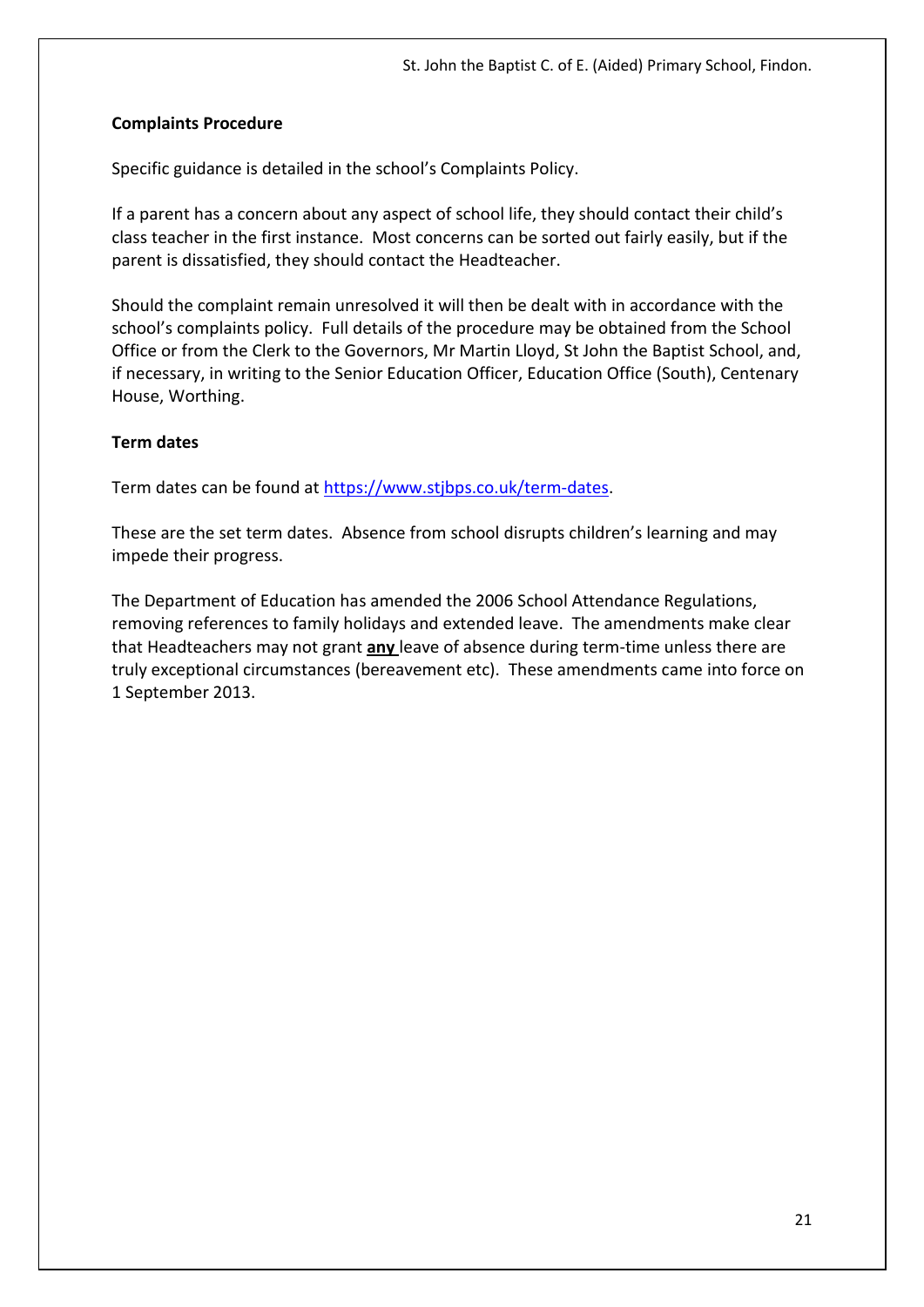# **Teaching Staff**

| Mr R P Yelland                                                         | Headteacher<br>PSHCE, RE & PE Co-ordinator                                                                                                   |
|------------------------------------------------------------------------|----------------------------------------------------------------------------------------------------------------------------------------------|
| Mrs L Cove<br><b>Ash Class</b>                                         | Ash Class Teacher<br>EYFS Leader, Forest School, DT                                                                                          |
| Mrs K Lax<br><b>Willow Class</b><br>& Mrs Lorne<br><b>Willow Class</b> | Year 1 & Year 2 Class Teacher<br>Key Stage 1 & EYFS Co-Ordinator, Open Futures, Geography<br>Year 1 & Year 2 Class Teacher<br>Science Leader |
| Ms J Howells<br>Mrs G Griffiths (Maternity leave)<br>Rowan Class       | Year 3 Class Teacher<br>IT Leader, Accelerated Reader, History                                                                               |
| Mr J Cumming<br><b>Holly Class</b>                                     | Year 4 & Year 5 Class Teacher, Assistant Headteacher<br>Deputy DSL, Maths Leader, Assessment, Art                                            |
| Mrs T Stoner<br>Oak Class                                              | Year 5 & Year 6 Class Teacher,<br>English Leader, Music, MFL, SENDCo, including Able Pupils                                                  |
| Non-Teaching Staff                                                     |                                                                                                                                              |
| Mrs S Baird                                                            | Secretary & First Aid                                                                                                                        |
| Mrs J Bush                                                             | Teaching Assistant, HLTA, PE Co-ordinator                                                                                                    |
| Mrs T Hurren                                                           | <b>Teaching Assistant</b>                                                                                                                    |
| Mrs S Johnson                                                          | <b>School Business Manager</b>                                                                                                               |
| Ms V Lyle                                                              | Higher Level Teaching Assistant, First Aid, School Council & Bee<br>keeper                                                                   |
| Mrs L McCrickard                                                       | Teaching Assistant (1:1 support)                                                                                                             |
| Mrs S McKenner                                                         | Teaching Assistant, First Aid                                                                                                                |
| Mrs B Penfold                                                          | Teaching Assistant, First Aid                                                                                                                |
| Mrs K Price                                                            | <b>Teaching Assistant</b>                                                                                                                    |
| Mrs V Pollard                                                          | Learning Mentor, HLTA & First Aid                                                                                                            |
| Mrs L Russell                                                          | <b>Teaching Assistant</b>                                                                                                                    |
| Mrs J Scutt                                                            | Lunchtime Supervisor                                                                                                                         |
| Mr S Southall                                                          | <b>Premises Officer</b>                                                                                                                      |

Mrs J van Zanten Teaching Assistant, Open Futures & First Aid